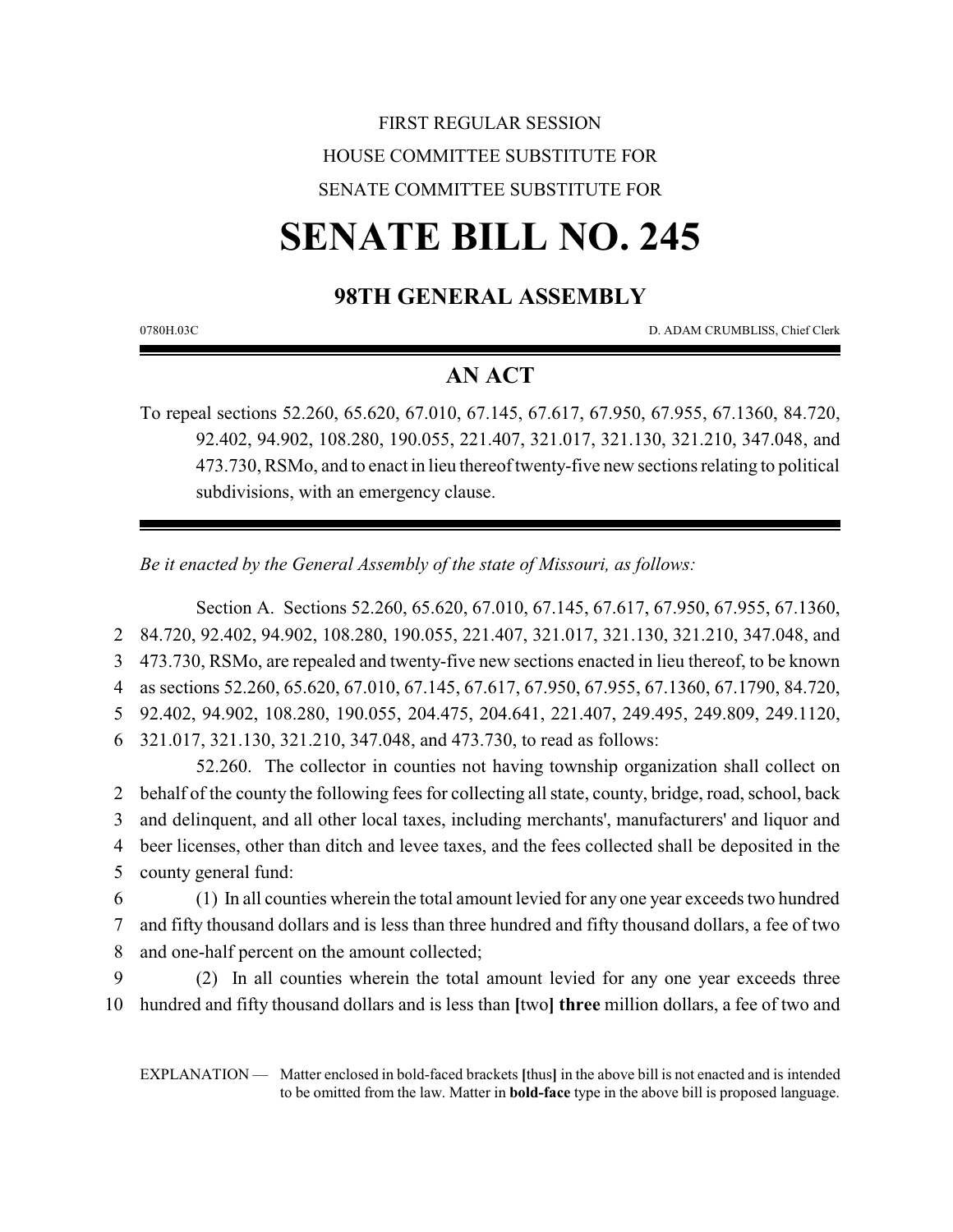one-half percent on the first three hundred and fifty thousand dollars collected and one percent

on whatever amount may be collected over three hundred and fifty thousand dollars;

 (3) In all counties wherein the total amount levied for any one year exceeds **[**two**] three** million dollars, a fee of one percent on the amounts collected.

65.620. 1. Whenever any county abolishes township organization the county treasurer and ex officio collector shall immediately settle his accounts as treasurer with the county commission and shall thereafter perform all duties, exercise all powers, have all rights and be subject to all liabilities imposed and conferred upon the county collector of revenue under chapter 52 until the first Monday in March after the general election next following the abolishment of township organization and until a collector of revenue for the county is elected and qualified. The person elected collector at the general election as aforesaid, if that election is not one for collector of revenue under chapter 52, shall serve until the first Monday in March following the election and qualification of a collector of revenue under chapter 52. Upon abolition of township organization a county treasurer shall be appointed to serve until the expiration of the term of such officer pursuant to chapter 54.

 2. Upon abolition of township organization, title to all property of all kinds theretofore owned by the several townships of the county shall vest in the county and the county shall be liable for all outstanding obligations and liabilities of the several townships.

 3. The terms of office of all township officers shall expire on the abolition of township organization and the township trustee of each township shall immediatelysettle his accountswith the county clerk and all township officers shall promptly deliver to the appropriate county officers, as directed bythe countycommission, all books, papers, records and propertypertaining to their offices.

 **4. For a period of one calendar year following the abolition of the townships or until the voters of the county have approved a tax levy for road and bridge purposes, whichever occurs first, the county collector shall continue to collect a property tax on a county-wide basis in an amount equal to the tax levied by the township that had the lowest total tax rate in the county immediately prior to the abolishment of the townships. The continued collection of the tax shall be considered a continuation of an existing tax and shall not be considered a new tax levy.**

67.010. 1. Each political subdivision of this state, as defined in section 70.120, except those required to prepare an annual budget by chapter 50 **[**and section 165.191**]**, shall prepare an annual budget. The annual budget shall present a complete financial plan for the ensuing budget year, and shall include at least the following information:

 (1) A budget message describing the important features of the budget and major changes from the preceding year;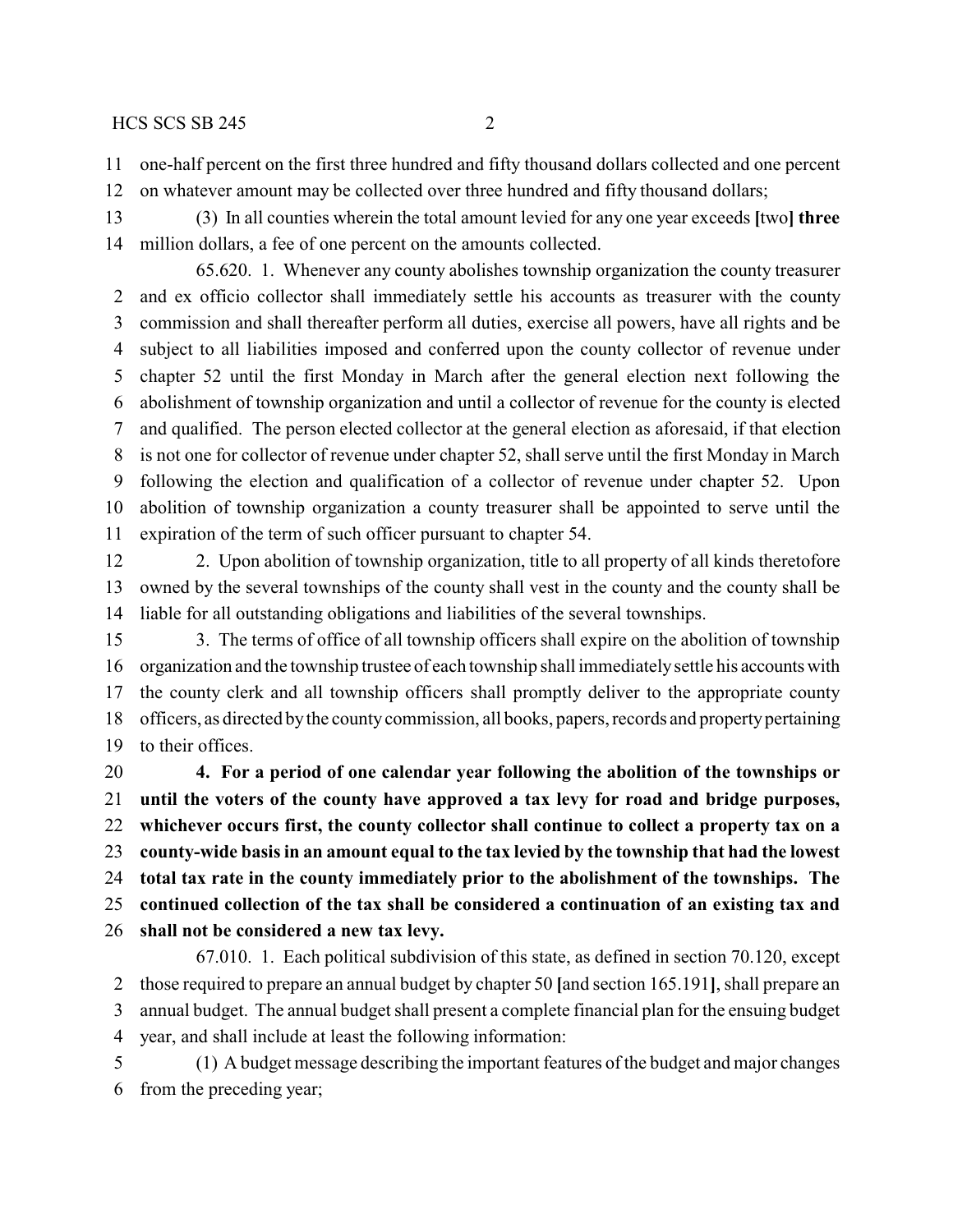(2) Estimated revenues to be received from all sources for the budget year, with a comparative statement of actual or estimated revenues for the two years next preceding, itemized by year, fund, and source;

 (3) Proposed expenditures for each department, office, commission, and other classification for the budget year, together with a comparative statement of actual or estimated expenditures for the two years next preceding, itemized by year, fund, activity, and object;

 (4) The amount required for the payment of interest, amortization, and redemption charges on the debt of the political subdivision;

(5) A general budget summary.

 2. In no event shall the total proposed expenditures from any fund exceed the estimated revenues to be received plus any unencumbered balance or less any deficit estimated for the beginning of the budget year; provided, that nothing herein shall be construed as requiring any political subdivision to use any cash balance as current revenue or to change from a cash basis of financing its expenditures.

67.145. No political subdivision of this state shall prohibit any first responder**[**, as the term first responder is defined in section 192.800,**]** from engaging in any political activity while off duty and not in uniform, being a candidate for elected or appointed public office, or holding such office unless such political activity or candidacy is otherwise prohibited by state or federal law.

67.617. 1. Each regional convention and visitors commission shall, before the second Monday in October, make an annual report to the chief executive officers and governing bodies of the city and county, respectively, and to the general assembly stating the condition of the commission on the first day of July of that year, and the various sums of money received and distributed by it during the preceding calendar year. The fiscal year for each regional convention and visitors commission shall begin on the first day of July and end on the thirtieth day of June of the following calendar year.

 2. Before the close of the first fiscal year of such commission, and at the close of every third fiscal year thereafter, the chief executives of the city and county, jointly, shall appoint one or more certified public accountants, who shall annually examine the books, accounts, and vouchers of the regional convention and visitors commission, and who shall make due report thereof to the chief executives and the board of the district. The commission shall produce and submit to the accountants for examination all books, papers, documents, vouchers, and accounts of their office belonging or pertaining to the office, and shall in every way assist the accountants in their work. In the report to be made by the accountants they may make any recommendation they deem proper as to the business methods of the officers and employees. A reasonable compensation for the services of the accountants shall be paid by the commission.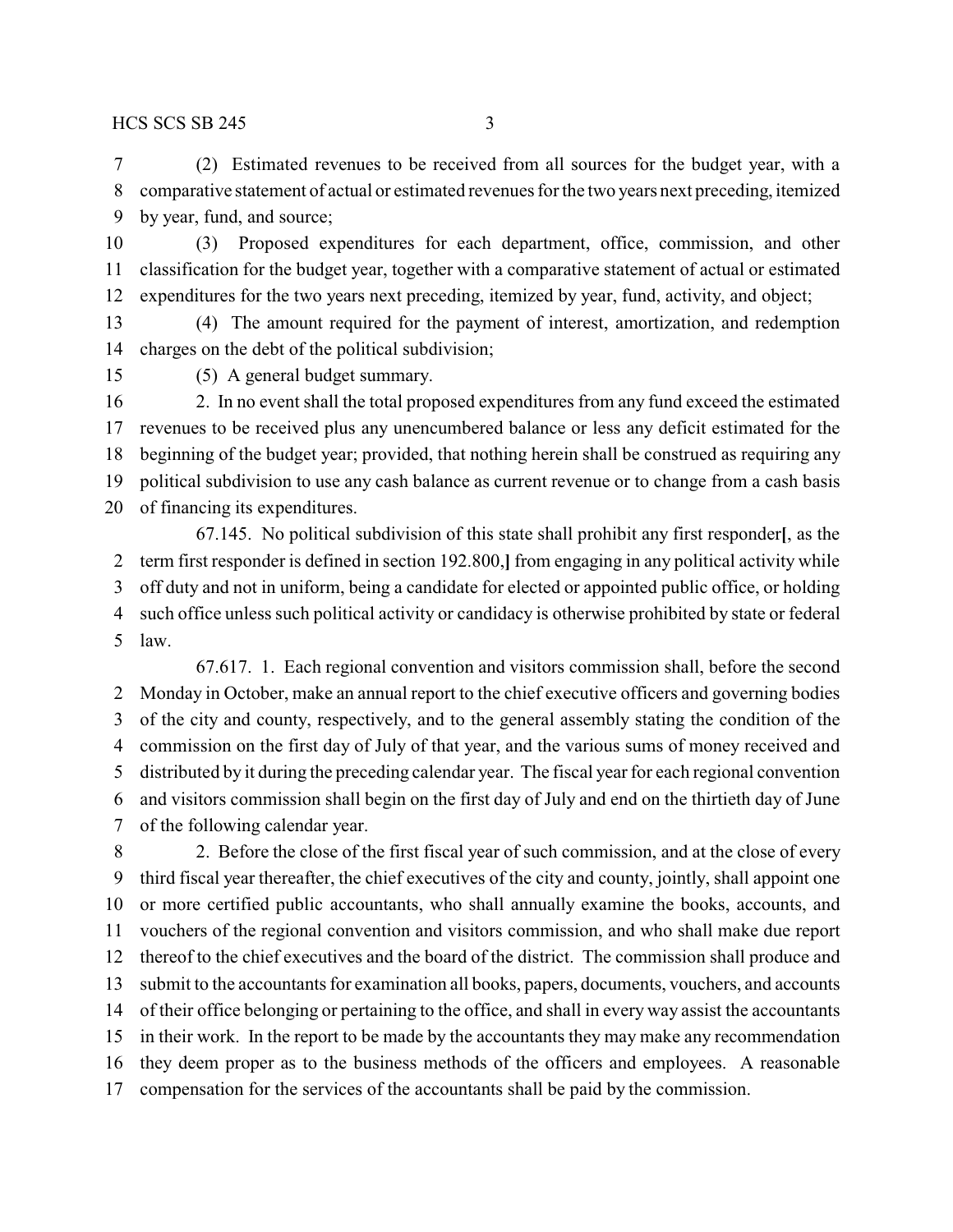**3. In addition to the exceptions available under sections 610.010 to 610.225, the leases, agreements, contracts or subleases, and any amendments thereto, for space, usage or services in any convention center or related facilities owned or operated by a regional convention and visitors commission, or any drafts or unexecuted versions of such documents, shall not be considered public records within the meaning of subdivision (6) of section 610.010 when, in the reasonable judgment of the commission, the disclosure of the information in the records may endanger the competitiveness of the business or prospects of the commission or provide an unfair advantage to its competitors; provided, however,thatthe foregoing may not be deemed to include any leases, agreements, contracts or subleases involving a professional sports franchise.**

67.950. **[**Any special purpose district formed under the provisions of a statute of this state requiring approval by the voters of the district, and for which no specific procedure is provided to terminate or dissolve such a district, may be dissolved in the following manner:

 (1) Upon the filing with the governing body of the district of a petition containing the signatures of eight percent or more of the voters of the district or upon the motion of a majority of the members of the governing body it shall submit the question to the voters in the district using the same procedure and in the same manner so far as practicable as is provided for the submission of the question for forming the district.

- 
- 

(2) The question shall be submitted in substantially the following form:

10 Shall the ....... district be dissolved?

 (3) If the question receives a majority of the votes cast the district shall be dissolved for all purposes except the payment of outstanding bonded indebtedness, if any.**] 1. A petition describing the boundaries of the district sought to be dissolved shall be filed with the clerk of the circuit court of the county wherein the subject district is situate or with the clerk of the circuit court of the county having the largest acreage within the boundaries of the subject district in the event that the subject district embraces lands in more than one county. Such petition, in addition to such boundary description, shall allege that further operation of the subject district is inimicable to the best interests of the inhabitants of the district; that the district should, in the interest of the public welfare and safety, be dissolved; and such other information as may be useful to the court in determining whether the petition should be granted and a decree of dissolution entered. Such petition shall also include a detailed plan for payment of all debt and obligations of the district at the time of dissolution. Such petition shall be accompanied by a cash deposit of fifty dollars as an advancement of the costs of the proceeding, and the petition shall be signed by eight percent or more of the voters of the district. The petition shall be verified by at least one of the signers thereof and shall be served upon the governing board of the district. The**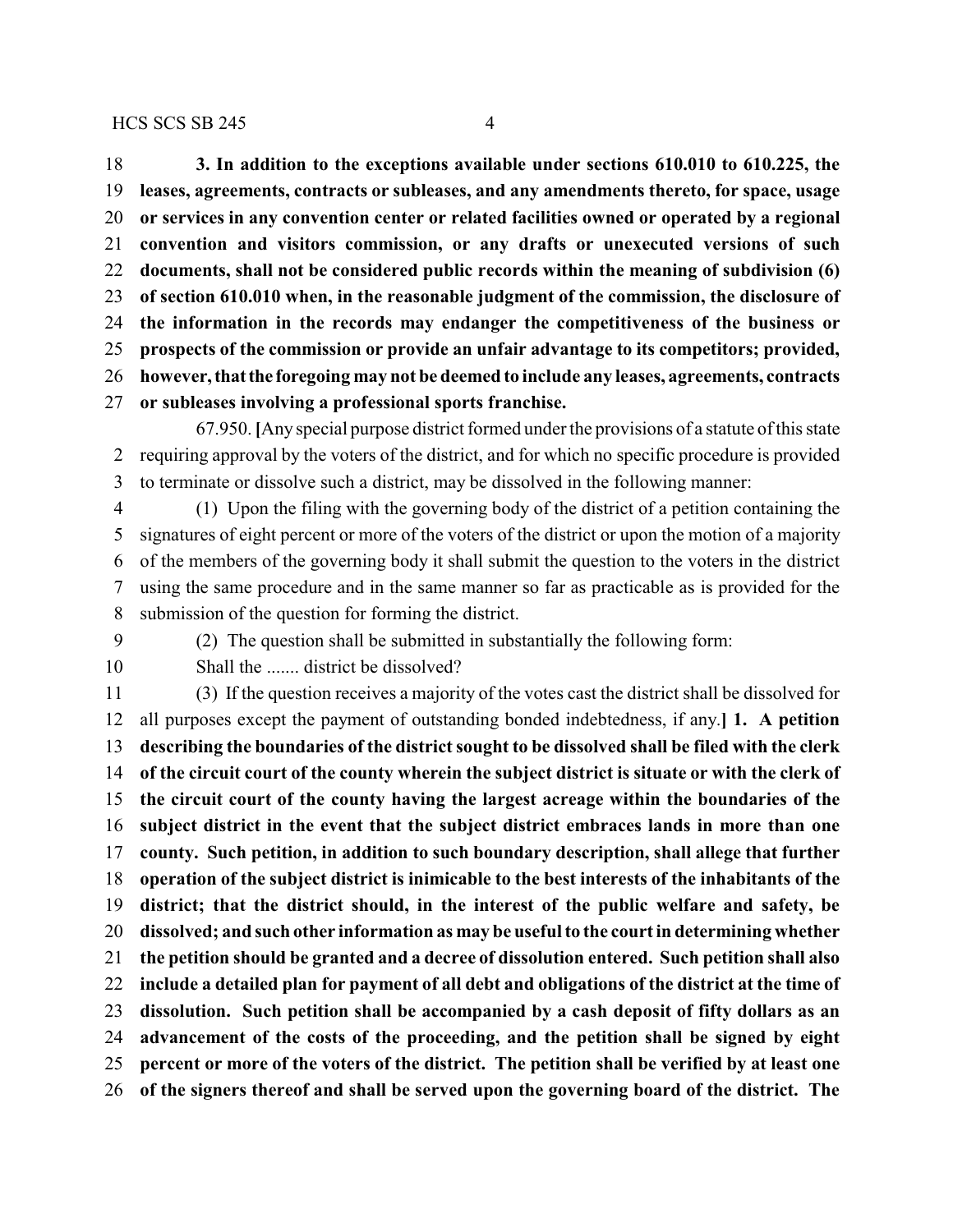**district shall be a party, and if the governing board in its discretion determines that such**

 **dissolution is not in the public interest, the district shall oppose such petition and pay all cost and expense thereof.**

 **2. Upon the filing of the petition, the same shall be presented to the circuit court, and such court shall fix a date for a hearing on such petition. Thereupon, the clerk of the court shall give notice of the filing of the petition in a newspaper of general circulation in the county in which the proceedings are pending, and if the district extends into any other county or counties, such notice shall also be published in a newspaper of general circulation in such other county or counties. The notice shall contain a description of the subject boundary lines of the district and the general purposes of the petition, and shall set forth the date fixed for the hearing on the petition, which shall not be less than seven nor more than twenty-one days after the date of the last publication of the notice and shall be on some regular judicial day of the court wherein the petition is pending. Such notice shall be signed by the clerk of the circuit court and shall be published in three successive issues of a weekly newspaper or in twenty successive issues of a daily newspaper.**

 **3. The court, for good cause shown, may continue the case of the hearing thereon from time to time until final disposition thereof.**

 **4. Exceptions to the dissolution of a district may be made by any voter or landowner of the district and by the district as herein provided. Such exceptions shall be filed not less than five days prior to the date set for the hearing on the petition. Such exceptions shall specify the grounds upon which the exceptions are filed and the court shall take them into consideration in passing upon the petition and shall also consider the evidence in support of the petition and in support of the exceptions made. Unless petitioners prove that all debts and financial obligations of the district can be paid in full upon dissolution, the petition shall be dismissed at the costs of the petitioners.**

 **5. Should the court find that it would not be in the public's best interest to dissolve a district, the petition shall be dismissed at the costs of the petitioners. If, however, the court should find in favor of the petitioners, the court shall enter its interlocutory decree of dissolution. Such decree shall provide for the submission of the question to the voters of the district in substantially the following form:**

**Shall the ............ District be dissolved?**

 **6. The decree of dissolution shall not become final and conclusive until it shall have been submitted to the voters residing within the boundaries described in such decree and until it shall have been assented to by a majority of the votes cast. The decree shall provide for the submission of the question and shall fix the date thereof. The returns shall be certified by the election authority to the circuit court having jurisdiction in the case, and**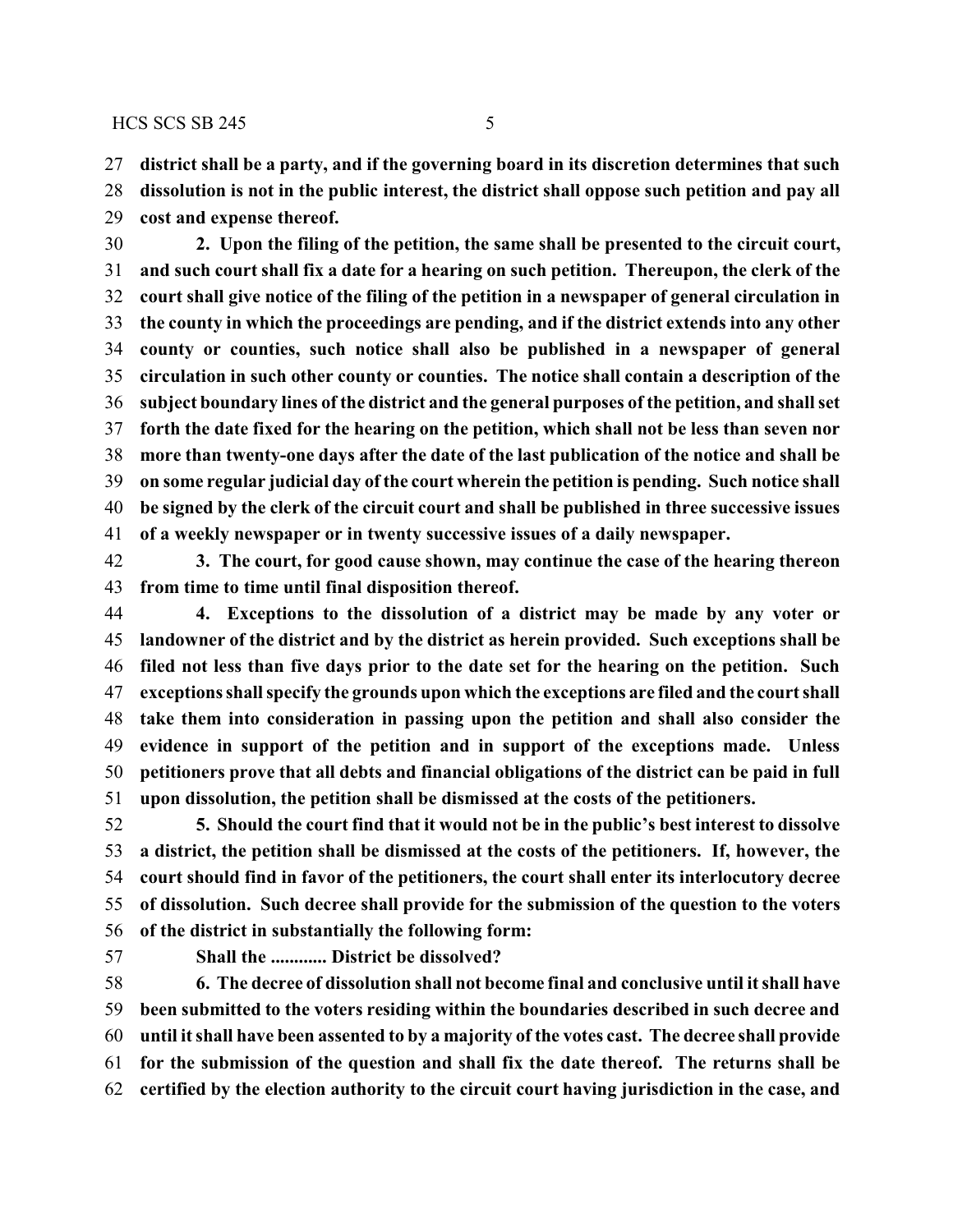**the court shall thereupon enter its order canvassing the returns and declaring the result of such election.**

 **7. If, upon canvass and declaration, it is found and determined that the question shall have been assented to by a majority of the votes cast on such proposition, then the court shall, in such order declaring the result of the election, enter a further order declaring the decree of dissolution to be final and conclusive. In the event, however, that the court should find that the question has not been assented to by a majority of the votes cast, the court shall enter a further order declaring such decree of dissolution to be void and of no effect. No appeal shall lie from any of the aforesaid orders. In the event that the court declares the decree of dissolution to be final, as provided in this section, the clerk of the circuit court shall file certified copies of such decree of dissolution and of such final order with the secretary of the state of the state of Missouri, with the recorder of deeds of the county or counties in which the district is situate, and with the clerk of the county commission of the county or counties in which the district is situate.**

 **8. Notwithstanding anything in this section to the contrary, no district shall be dissolved until all of its debts shall have been paid, and the court, in its decree of dissolution, shall provide for the disposition of the remaining property of the district.**

67.955. **Subject to any decree of dissolution entered under section 67.950,** the governing body, upon passage of a proposition to dissolve, shall dispose of all assets of the district and apply all proceeds to the payment of all indebtedness of the district and if any funds are left after such liquidation they shall be paid to the taxpayers of the district. Such payments shall be computed on the ratio of each taxpayer's tax paid in to the total tax collected for the last taxable year for which the district collected taxes. The liquidation, payments and refunds shall be completed within one hundred twenty days after the date of the submission of the question, and the district shall cease to exist; except that if general obligation bonded indebtedness exists the district shall continue to exist solely for the purpose of levying and collecting taxes to pay such indebtedness.

67.1360. 1. The governing body of the following cities and counties may impose a tax as provided in this section:

 (1) A city with a population of more than seven thousand and less than seven thousand five hundred;

 (2) A county with a population of over nine thousand six hundred and less than twelve thousand which has a total assessed valuation of at least sixty-three million dollars, if the county submits the issue to the voters of such county prior to January 1, 2003;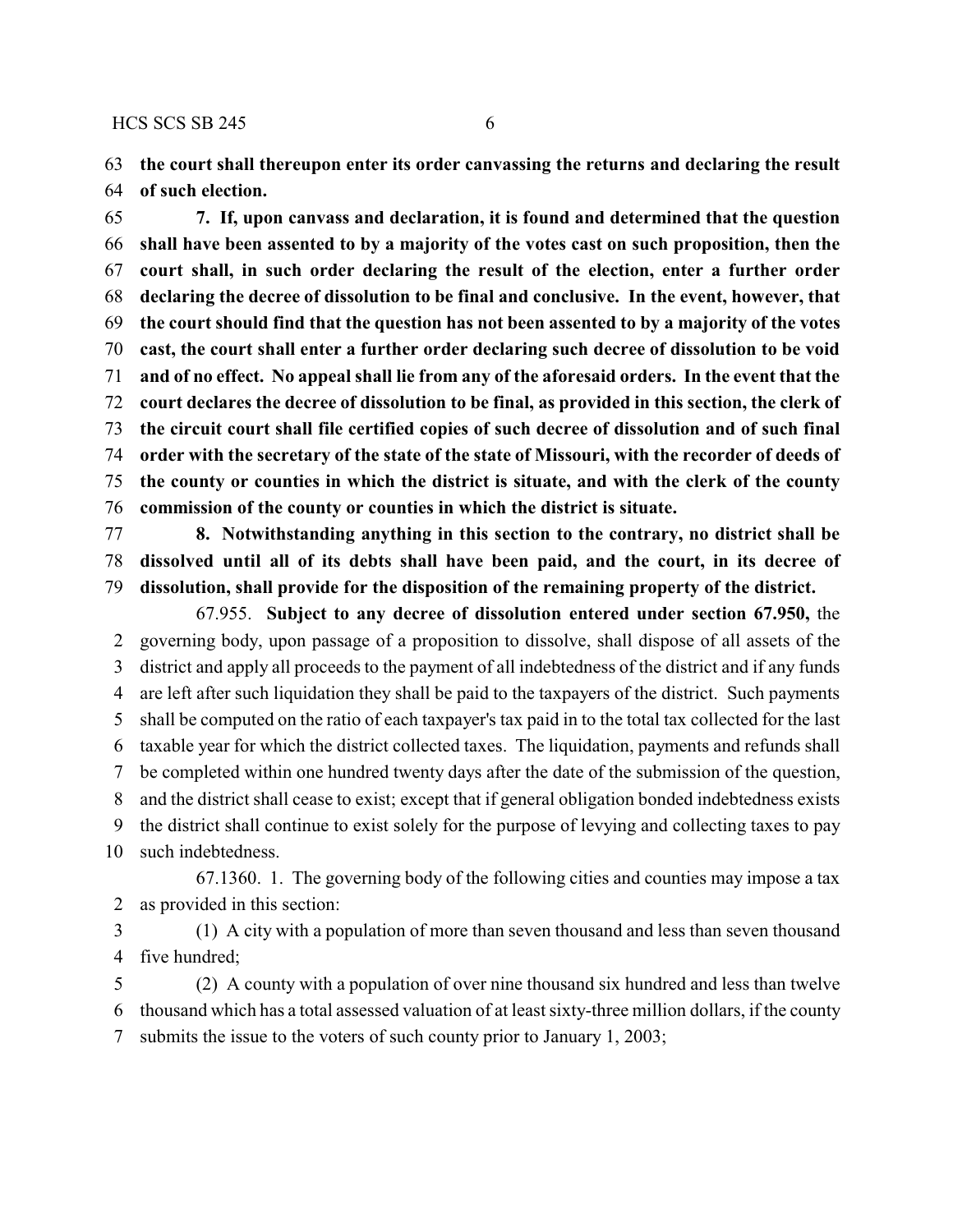(3) A third class city which is the county seat of a county of the third classification without a township form of government with a population of at least twenty-five thousand but not more than thirty thousand inhabitants;

 (4) Any fourth class city having, according to the last federal decennial census, a population of more than one thousand eight hundred fifty inhabitants but less than one thousand nine hundred fifty inhabitants in a county of the first classification with a charter form of government and having a population of greater than six hundred thousand but less than nine hundred thousand inhabitants;

 (5) Any city having a population of more than three thousand but less than eight thousand inhabitants in a county of the fourth classification having a population of greater than forty-eight thousand inhabitants;

 (6) Any city having a population of less than two hundred fifty inhabitants in a county of the fourth classification having a population of greater than forty-eight thousand inhabitants;

 (7) Any fourth class city having a population of more than two thousand five hundred but less than three thousand inhabitants in a county of the third classification having a population of more than twenty-five thousand but less than twenty-seven thousand inhabitants;

 (8) Any third class city with a population of more than three thousand two hundred but less than three thousand three hundred located in a county of the third classification having a population of more than thirty-five thousand but less than thirty-six thousand;

 (9) Any county of the second classification without a township form of government and a population of less than thirty thousand;

 (10) Any city of the fourth class in a county of the second classification without a township form of government and a population of less than thirty thousand;

 (11) Any county of the third classification with a township form of government and a population of at least twenty-eight thousand but not more than thirty thousand;

 (12) Any city of the fourth class with a population of more than one thousand eight hundred but less than two thousand in a county of the third classification with a township form of government and a population of at least twenty-eight thousand but not more than thirty thousand;

 (13) Any city of the third class with a population of more than seven thousand two hundred but less than seven thousand five hundred within a county of the third classification with a population of more than twenty-one thousand but less than twenty-three thousand;

 (14) Any fourth class city having a population of more than two thousand eight hundred but less than three thousand one hundred inhabitants in a county of the third classification with a township form of government having a population of more than eight thousand four hundred but less than nine thousand inhabitants;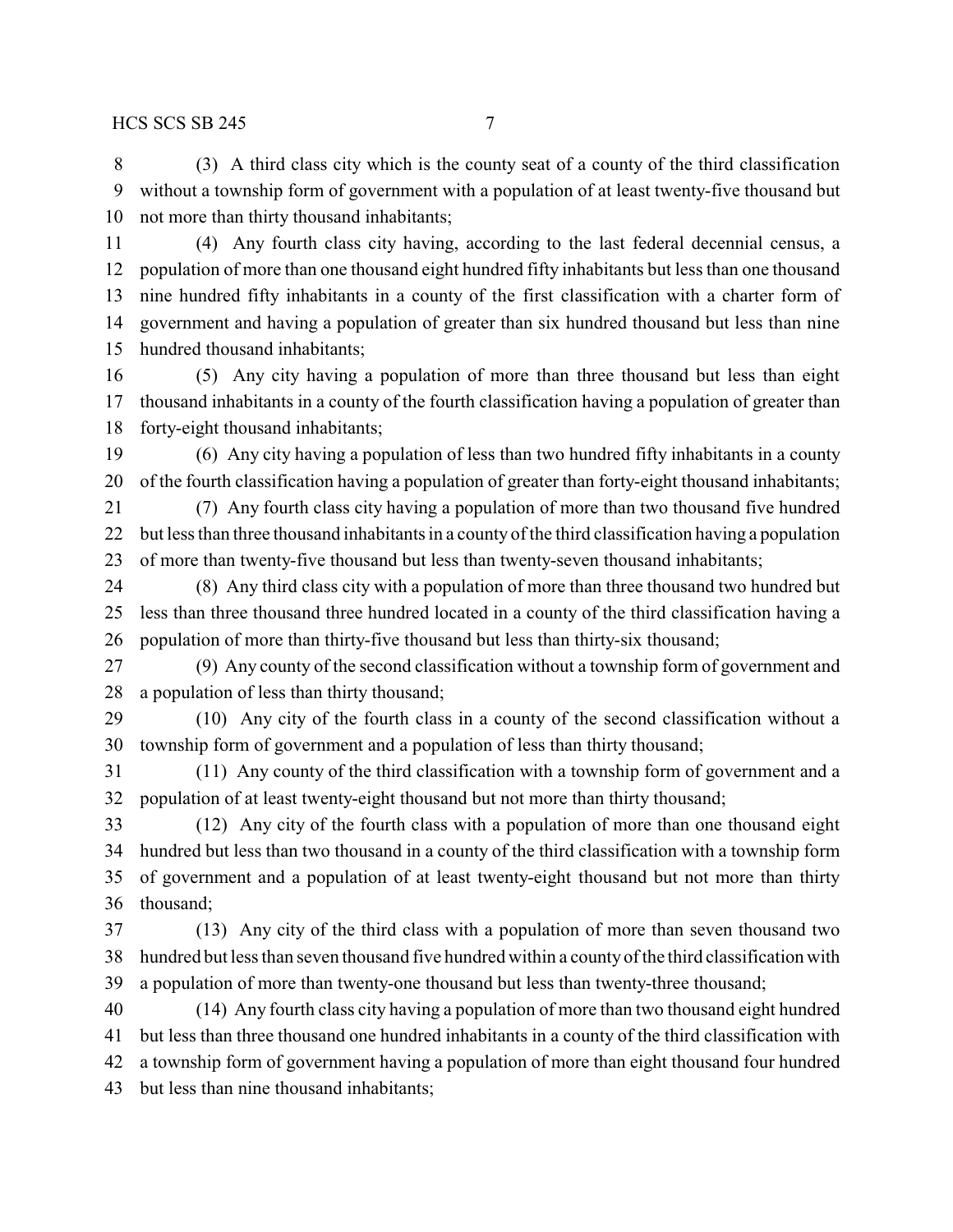(15) Any fourth class city with a population of more than four hundred seventy but less than five hundred twenty inhabitants located in a county of the third classification with a population ofmore than fifteen thousand nine hundred but less than sixteen thousand inhabitants;

 (16) Any third class city with a population of more than three thousand eight hundred but less than four thousand inhabitants located in a county of the third classification with a 49 population of more than fifteen thousand nine hundred but less than sixteen thousand inhabitants;

 (17) Any fourth class city with a population of more than four thousand three hundred but less than four thousand five hundred inhabitants located in a county of the third classification without a township form of government with a population greater than sixteen thousand but less than sixteen thousand two hundred inhabitants;

 (18) Any fourth class city with a population of more than two thousand four hundred but less than two thousand six hundred inhabitants located in a county of the first classification without a charter form of government with a population of more than fifty-five thousand but less than sixty thousand inhabitants;

 (19) Any fourth class city with a population of more than two thousand five hundred but less than two thousand six hundred inhabitants located in a county of the third classification with a population of more than nineteen thousand one hundred but less than nineteen thousand two hundred inhabitants;

 (20) Any county of the third classification without a township form of government with a population greater than sixteen thousand but less than sixteen thousand two hundred inhabitants;

 (21) Any county of the second classification with a population of more than forty-four thousand but less than fifty thousand inhabitants;

 (22) Any third class city with a population of more than nine thousand five hundred but less than nine thousand seven hundred inhabitants located in a county of the first classification without a charter form of government and with a population of more than one hundred ninety-eight thousand but less than one hundred ninety-eight thousand two hundred inhabitants;

 (23) Any city of the fourth classification with more than five thousand two hundred but less than five thousand three hundred inhabitants located in a county of the third classification without a township form of government and with more than twenty-four thousand five hundred but less than twenty-four thousand six hundred inhabitants;

 (24) Any third class city with a population of more than nineteen thousand nine hundred but less than twenty thousand in a county of the first classification without a charter form of government and with a population of more than one hundred ninety-eight thousand but less than one hundred ninety-eight thousand two hundred inhabitants;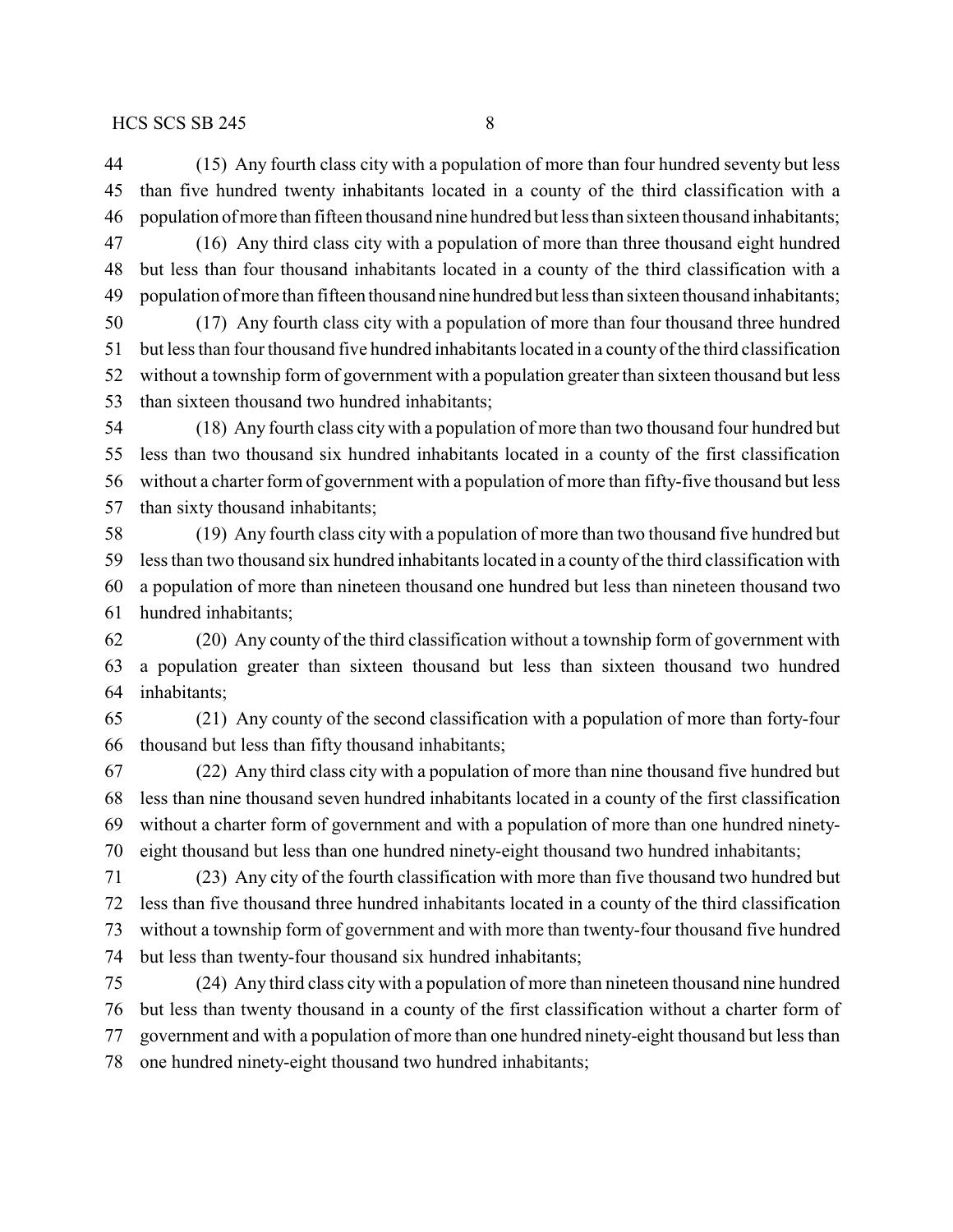(25) Any city of the fourth classification with more than two thousand six hundred but less than two thousand seven hundred inhabitants located in any county of the third classification without a township form of government and with more than fifteen thousand three hundred but less than fifteen thousand four hundred inhabitants;

 (26) Any county of the third classification without a township form of government and with more than fourteen thousand nine hundred but less than fifteen thousand inhabitants;

 (27) Any city of the fourth classification with more than five thousand four hundred but fewer than five thousand five hundred inhabitants and located in more than one county;

 (28) Any city of the fourth classification with more than six thousand three hundred but fewer than six thousand five hundred inhabitants and located in more than one county through the creation of a tourism district which may include, in addition to the geographic area of such city, the area encompassed by the portion of the school district, located within a county of the first classification with more than ninety-three thousand eight hundred but fewer than ninety- three thousand nine hundred inhabitants, having an average daily attendance for school year 2005-06 between one thousand eight hundred and one thousand nine hundred;

 (29) Any city of the fourth classification with more than seven thousand seven hundred but less than seven thousand eight hundred inhabitants located in a county of the first classification with more than ninety-three thousand eight hundred but less than ninety-three thousand nine hundred inhabitants;

 (30) Any city of the fourth classification with more than two thousand nine hundred but less than three thousand inhabitants located in a county of the first classification with more than seventy-three thousand seven hundred but less than seventy-three thousand eight hundred inhabitants;

 (31) Any city of the third classification with more than nine thousand three hundred but less than nine thousand four hundred inhabitants;

 (32) Any city of the fourth classification with more than three thousand eight hundred but fewer than three thousand nine hundred inhabitants and located in any county of the first classification with more than thirty-nine thousand seven hundred but fewer than thirty-nine thousand eight hundred inhabitants;

 (33) Any city of the fourth classification with more than one thousand eight hundred but fewer than one thousand nine hundred inhabitants and located in any county of the first classification with more than one hundred thirty-five thousand four hundred but fewer than one hundred thirty-five thousand five hundred inhabitants;

 (34) Any county of the third classification without a township form of government and with more than twelve thousand one hundred but fewer than twelve thousand two hundred inhabitants;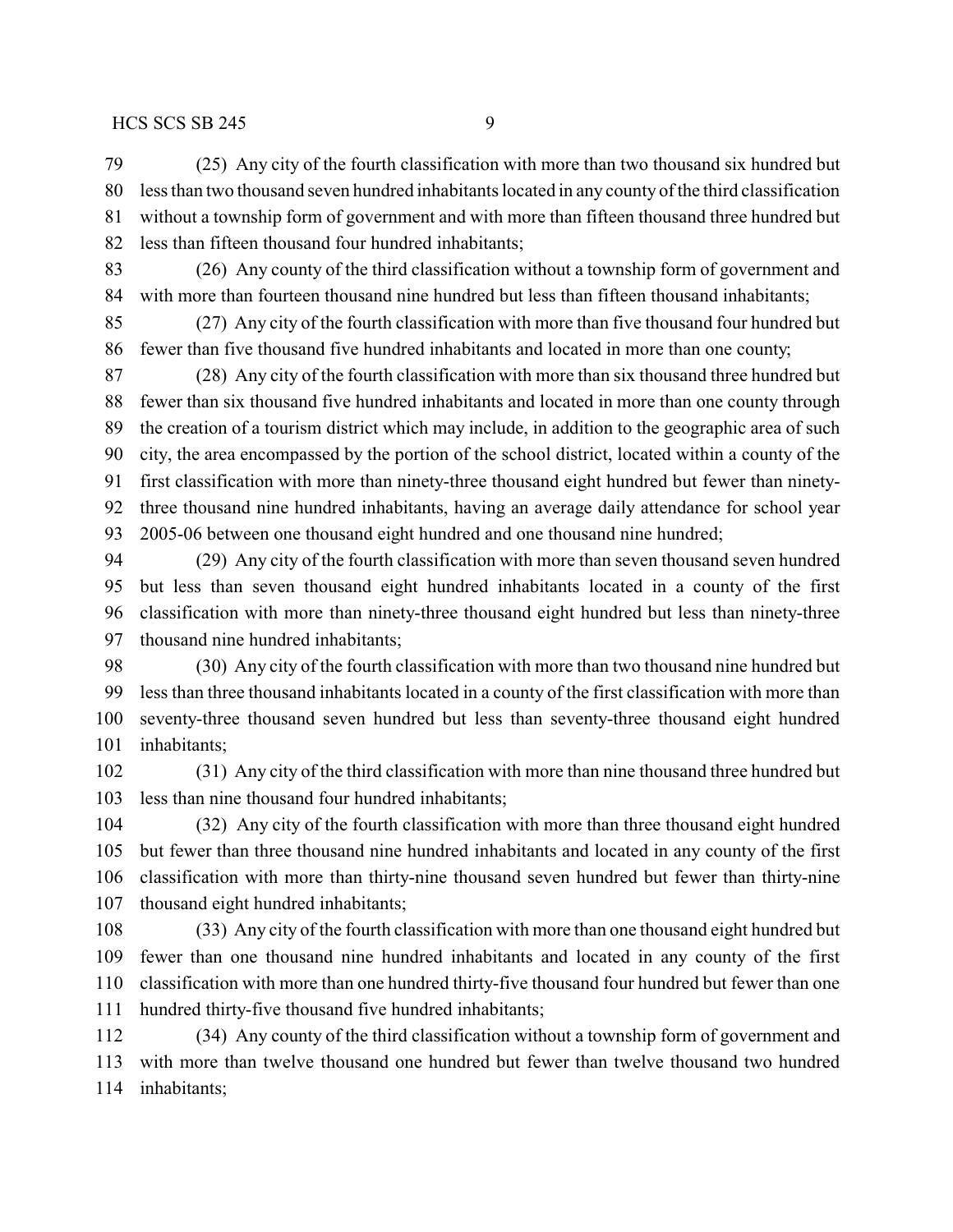(35) Any city of the fourth classification with more than three thousand eight hundred but fewer than four thousand inhabitants and located in more than one county; provided, however, that motels owned by not-for-profit organizations are exempt; **[**or**]**

 (36) Any city of the fourth classification with more than five thousand but fewer than five thousand five hundred inhabitants and located in any county with a charter form of government and with more than two hundred thousand but fewer than three hundred fifty thousand inhabitants**[**.**] ; or**

 **(37) Any city of the fourth classification with more than one thousand fifty but fewer than one thousand two hundred inhabitants and located in any county of the first classification with more than ninety-two thousand but fewer than one hundred one thousand inhabitants.**

 2. The governing body of any city or county listed in subsection 1 of this section may impose a tax on the charges for all sleeping rooms paid by the transient guests of hotels, motels, bed and breakfast inns and campgrounds and any docking facility which rents slips to recreational boats which are used by transients for sleeping, which shall be at least two percent, but not more than five percent per occupied room per night, except that such tax shall not become effective unless the governing body of the city or county submits to the voters of the city or county at a state general, primary or special election, a proposal to authorize the governing body of the city or county to impose a tax pursuant to the provisions of this section and section 67.1362. The tax authorized by this section and section 67.1362 shall be in addition to any charge paid to the owner or operator and shall be in addition to any and all taxes imposed by law and the proceeds of such tax shall be used by the city or county solely for funding the promotion of tourism. Such tax shall be stated separately from all other charges and taxes.

**67.1790. 1. The governing body of any county of the first classification with more than two hundred sixty thousand but fewer than three hundred thousand inhabitants, or any city within such county, may impose by order or ordinance a sales tax on all retail sales made within the county or city that are subject to sales tax under chapter 144 for the purpose offunding early childhood education programs in the county or city. The tax shall not exceed one-quarter of one percent and shall be imposed solely for the purpose of funding early childhood education programs in the county or city. The tax authorized in this section shall be in addition to all other sales taxes imposed by law and shall be stated separately from all other charges and taxes. The order or ordinance imposing a sales tax under this section shall not become effective unless the governing body of the county or city submits to the voters residing within the county or city, at a general election, a proposal to authorize the governing body of the county or city to impose a tax under this section.**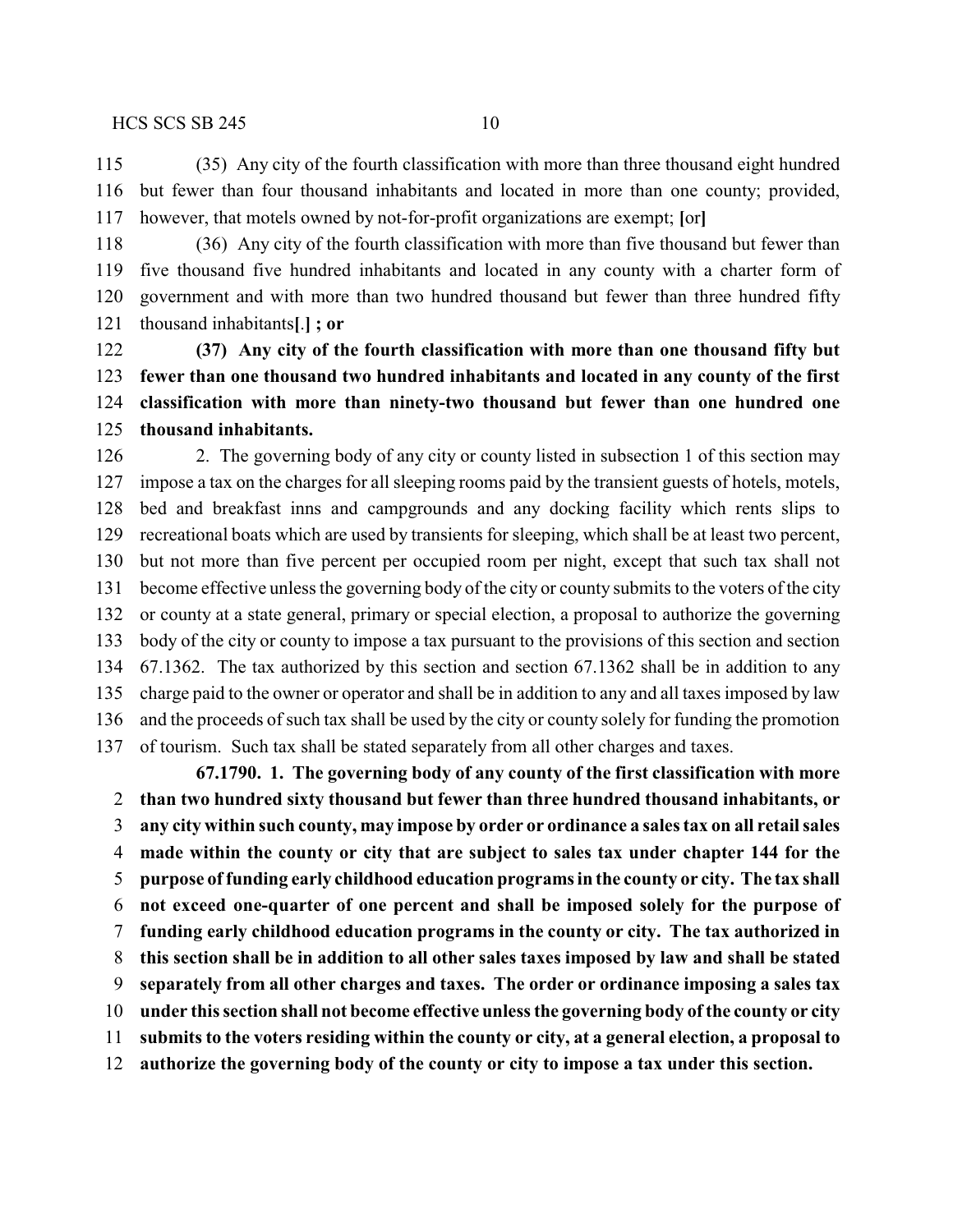**2. The question of whether the tax authorized by this section shall be imposed shall be submitted in substantially the following form:**

- **OFFICIAL BALLOT**
- **Shall .......................... (name of county/city) impose a (countywide/citywide) sales tax at a rate of (insert rate of percent) percent for the purpose of funding early childhood education in the county or city?**
- 19  $\square$  **YES**  $\square$  **NO**
- **If you are in favor of the question, place an "X" in the box opposite "YES". If you are opposed to the question, place an "X" in the box opposite "NO".**
- 

 **If a majority of the votes cast on the question by the qualified voters voting thereon are in favor of the question, the order or ordinance shall become effective on the first day of the second calendar quarter after the director of revenue receives notice of adoption of the tax. If a majority of the votes cast on the question by the qualified voters voting thereon are opposed to the question, the county or city may not impose the sales tax authorized under this section unless and until the question is resubmitted under this section to the qualified voters and such question is approved by a majority of the qualified voters voting on the question.**

 **3. On or after the effective date of any tax authorized under this section, the county or city which imposed the tax shall enter into an agreement with the director of the department of revenue for the purpose of collecting the tax authorized in this section. On or after the effective date of the tax the director of revenue shall be responsible for the administration, collection, enforcement, and operation of the tax, and sections 32.085 and 32.087 shall apply. All revenue collected under this section by the director of the department of revenue on behalf of any county or city, except for one percent for the cost of collection which shall be deposited in the state's general revenue fund, shall be deposited in a special trust fund, which is hereby created and shall be known as the "Early Childhood Education Sales Tax Trust Fund", and shall be used solely for the designated purposes. Moneys in the fund shall not be deemed to be state funds, and shall not be commingled with any funds of the state. The director may make refunds from the amounts in the trust fund and credited to the county or city for erroneous payments and overpayments made, and may redeemdishonored checks and drafts deposited to the credit of such county or city. Any funds in the special trust fund which are not needed for current expenditures shall be invested in the same manner as other funds are invested. Any interest and moneys earned on such investments shall be credited to the fund.**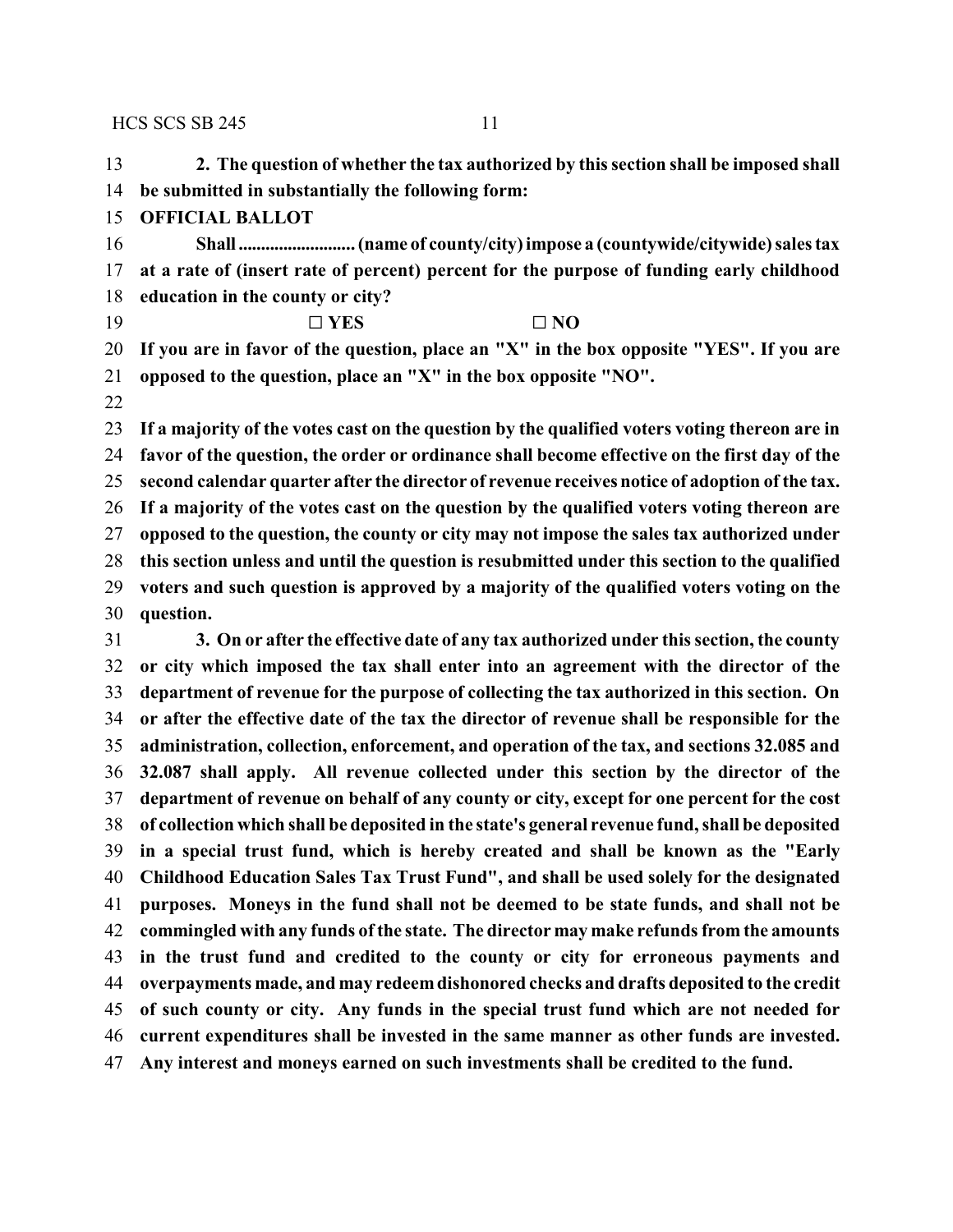**4. In order to permit sellers required to collect and report the sales tax to collect the amount required to be reported and remitted, but not to change the requirements of reporting or remitting the tax, or to serve as a levy of the tax, and in order to avoid fractions of pennies, the governing body of the county or city may authorize the use of a bracket system similar to that authorized in section 144.285, and notwithstanding the provisions of that section, this new bracket system shall be used where this tax is imposed and shall apply to all taxable transactions. Beginning with the effective date of the tax, every retailer in the county or city shall add the sales tax to the sale price, and this tax shall be a debt of the purchaser to the retailer until paid, and shall be recoverable at law in the same manner as the purchase price. For purposes of this section, all retail sales shall be deemed to be consummated at the place of business of the retailer.**

 **5. All applicable provisions in sections 144.010 to 144.525 governing the state sales tax, and section 32.057, the uniform confidentiality provision, shall apply to the collection of the tax, and all exemptions granted to agencies of government, organizations, and persons under sections 144.010 to 144.525 are hereby made applicable to the imposition and collection of the tax. The same sales tax permit, exemption certificate, and retail certificate required by sections 144.010 to 144.525 for the administration and collection of the state sales tax shall satisfy the requirements of this section, and no additional permit or exemption certificate or retail certificate shall be required; except that, the director of revenue may prescribe a form of exemption certificate for an exemption from the tax. All discounts allowed the retailer under the state sales tax for the collection of and for payment of taxes are hereby allowed and made applicable to the tax. The penalties for violations provided in section 32.057 and sections 144.010 to 144.525 are hereby made applicable to violations of this section. If any person is delinquent in the payment of the amount required to be paid under this section, or in the event a determination has been made against the person for taxes and penalty under this section, the limitation for bringing suit for the collection of the delinquent tax and penalty shall be the same as that provided in sections 144.010 to 144.525.**

 **6. The governing body of any county or city that has adopted the sales tax authorized in this section may submit the question of repeal of the tax to the voters at a general election. The ballot of submission shall be in substantially the following form:**

 **Shall .............. (insert the name of the county or city) repeal the sales tax imposed at a rate of ........ (insert rate of percent) percent for the purpose of funding early childhood education in the county or city?**

82 <del>□ YES</del> □ NO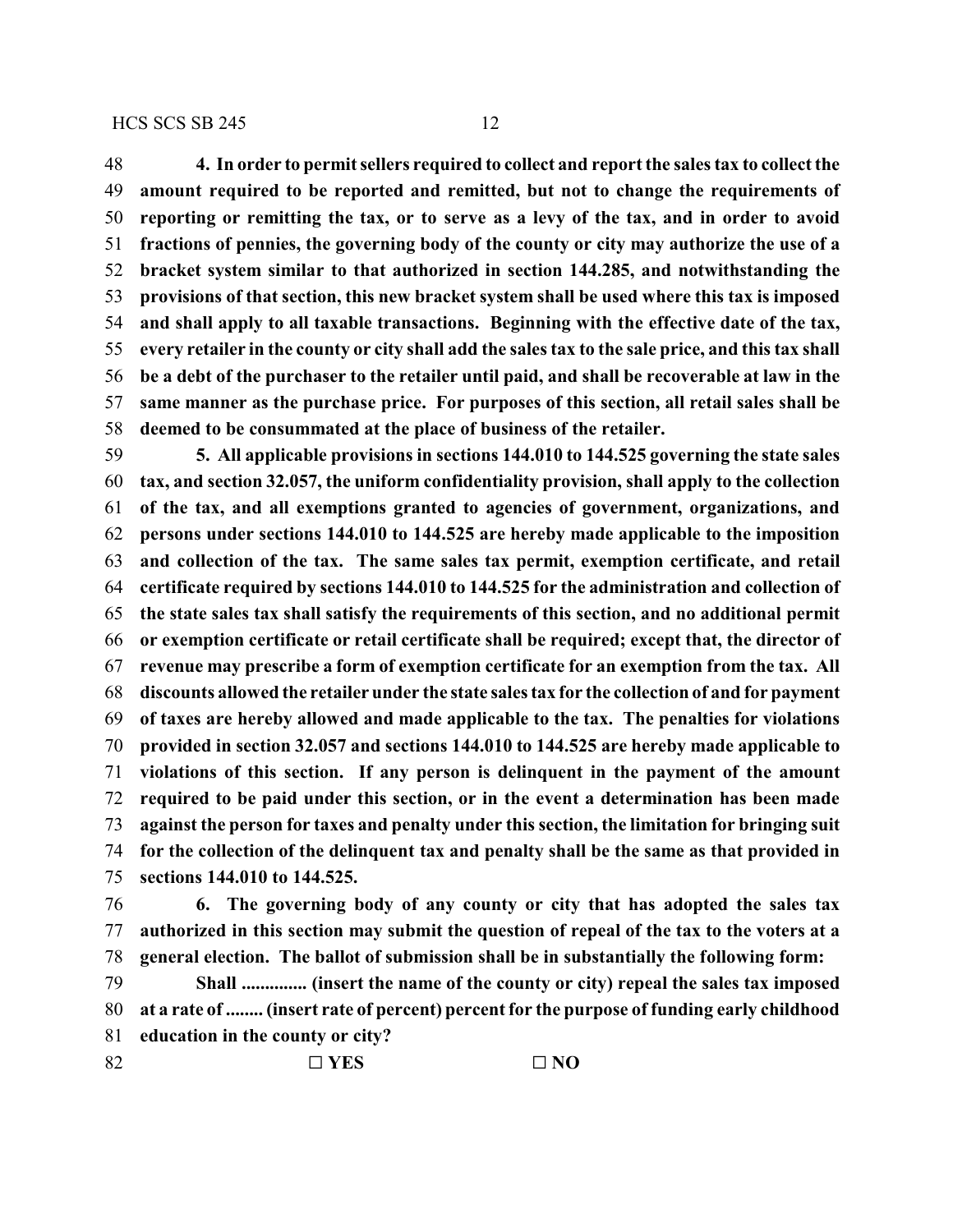**If you are in favor of the question, place an "X" in the box opposite "YES". If you are opposed to the question, place an "X" in the box opposite "NO".**

 **If a majority of the votes cast on the question by the qualified voters voting thereon are in favor of repeal, that repeal shall become effective on December thirty-first of the calendar year in which such repeal was approved. If a majority of the votes cast on the question by the qualified voters voting thereon are opposed to the repeal, then the sales tax authorized in this section shall remain effective until the question is resubmitted under this section to the qualified voters and the repeal is approved by a majority of the qualified voters voting on the question.**

 **7. Whenever the governing body of any county or city that has adopted the sales tax authorized in this section receives a petition, signed by ten percent of the registered voters of the county or city voting in the last gubernatorial election, calling for an election to repeal the sales tax imposed under this section, the governing body shall submit to the voters of the county or city a proposal to repeal the tax. If a majority of the votes cast on the question by the qualified voters voting thereon are in favor of the repeal, the repeal shall become effective on December thirty-first of the calendar year in which such repeal was approved. If a majority of the votes cast on the question by the qualified voters voting thereon are opposed to the repeal, then the sales tax authorized in this section shall remain effective until the question is resubmitted under this section to the qualified voters and the repeal is approved by a majority of the qualified voters voting on the question.**

 **8. If the tax is repealed or terminated by any means, all funds remaining in the special trust fund shall continue to be used solely for the designated purposes, and the county or city shall notify the director of the department of revenue of the action at least thirty days before the effective date of the repeal and the director may order retention in the trust fund, for a period of one year, of two percent of the amount collected after receipt of such notice to cover possible refunds or overpayment of the tax and to redeem dishonored checks and drafts deposited to the credit of such accounts. After one year has elapsed after the effective date of abolition of the tax in such county or city, the director shall remit the balance in the account to the county or city and close the account of that county or city. The director shall notify each county or city of each instance of any amount refunded or any check redeemed from receipts due the county or city.**

 **9. The governing body of each county or city imposing the tax authorized under this section shall select an existing community task force to administer the revenue from the tax received by the county or city. Such revenue shall be expended only upon approval of an existing community task force selected by the governing body of the county or city**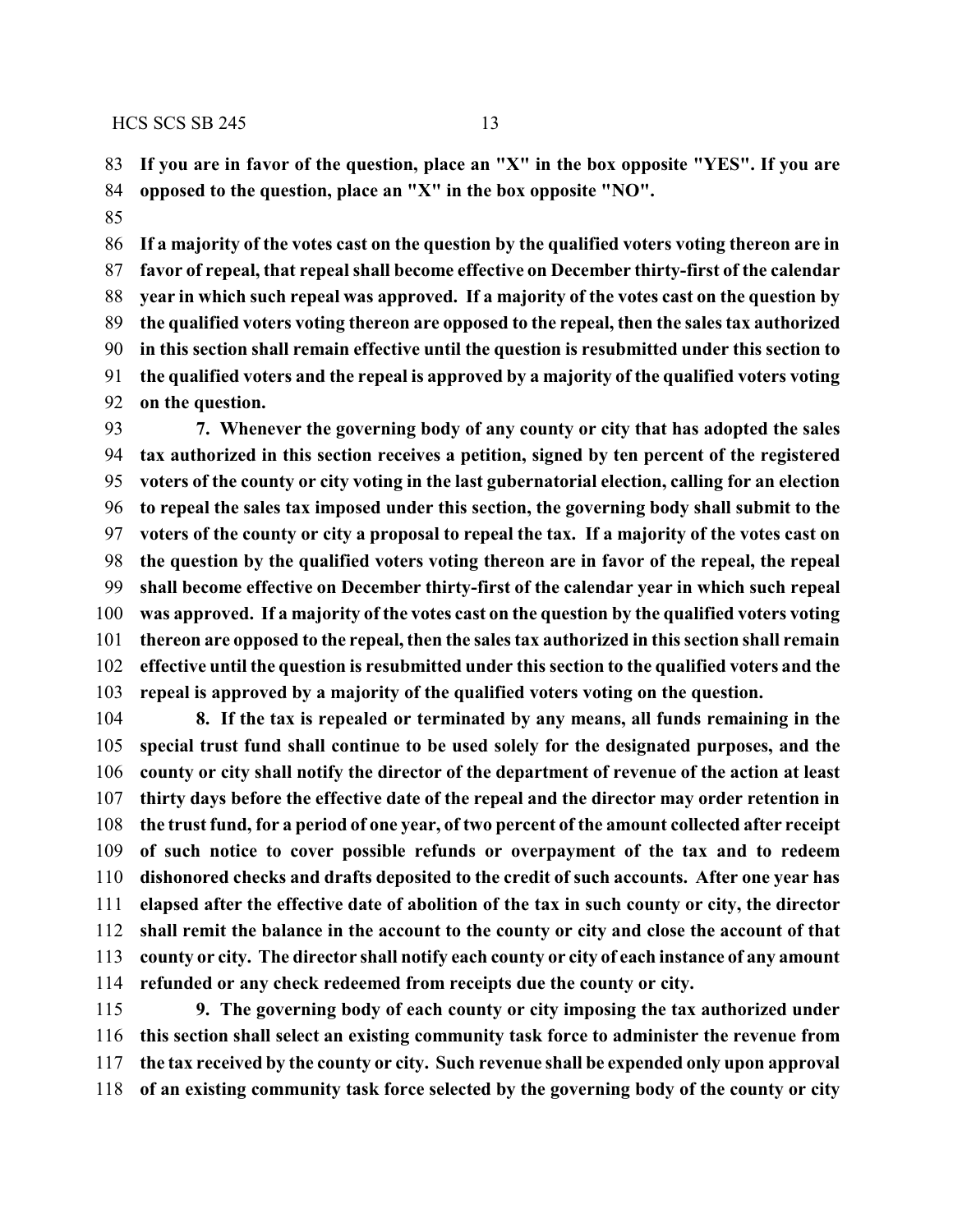**to administer the funds and only in accordance with a budget approved by the county or city governing body.**

 **10. Notwithstanding any other provision of law, any tax authorized under the provisions of this section shall be submitted to the voters of the taxing jurisdiction for retention or repeal every five years using the same procedure by which the imposition of the tax was voted. If a majority of the votes cast on the proposal by the qualified voters of the taxing jurisdiction voting thereon are in favor of retention, the tax shall continue in effect. If a majority of the votes cast on the proposal by the qualified voters of the taxing jurisdiction voting thereon are not in favor of retention, the tax shall be repealed and that repeal shall become effective December thirty-first of the calendar year in which such repeal was approved.**

84.720. **1.** The police commissioners of any citywith a population of three hundred fifty thousand or more inhabitants which is located in more than one county shall have power to regulate and license all private security personnel and organizations, serving or acting as such in such cities, and no person or organization shall act in the capacity of, or provide, security services in such cities without first having obtained the written license of the president or acting president of the police commissioners of such cities. In order to determine an individual's suitability to be licensed, the police commissioners of such cities shall require each applicant to be licensed to be fingerprinted and shall forward the fingerprints to the Missouri state highway patrol for a criminal history record check. Any person or organization that violates the provisions of this section is guilty of a class B misdemeanor.

 **2. Any individual who is a holder of an occupational license by the Missouri gaming commission as defined in section 313.800 while working on an excursion gambling boat as defined in section 313.800 or a facility adjacent to an excursion gambling boat shall be exempt from the requirements in subsection 1.**

92.402. 1. Any city may, by a majority vote of its council or governing body, impose a sales tax for the benefit of the public mass transportation system operating within such city as provided in sections 92.400 to 92.421.

 2. The sales tax may be imposed at a rate not to exceed one-half of one percent on the receipts from the sale at retail of all tangible personal property or taxable services at retail within any city adopting such tax, if such property and services are subject to taxation by the state of Missouri pursuant to the provisions of sections 144.010 to 144.525. Seven and one-half percent of the sales tax shall be distributed to the interstate transportation authority pursuant to the provisions of section 92.421. The **[**remainder of the tax in excess of such seven and one-half percent shall expire on December 31, 2015, on which date the**]** authority shall be in full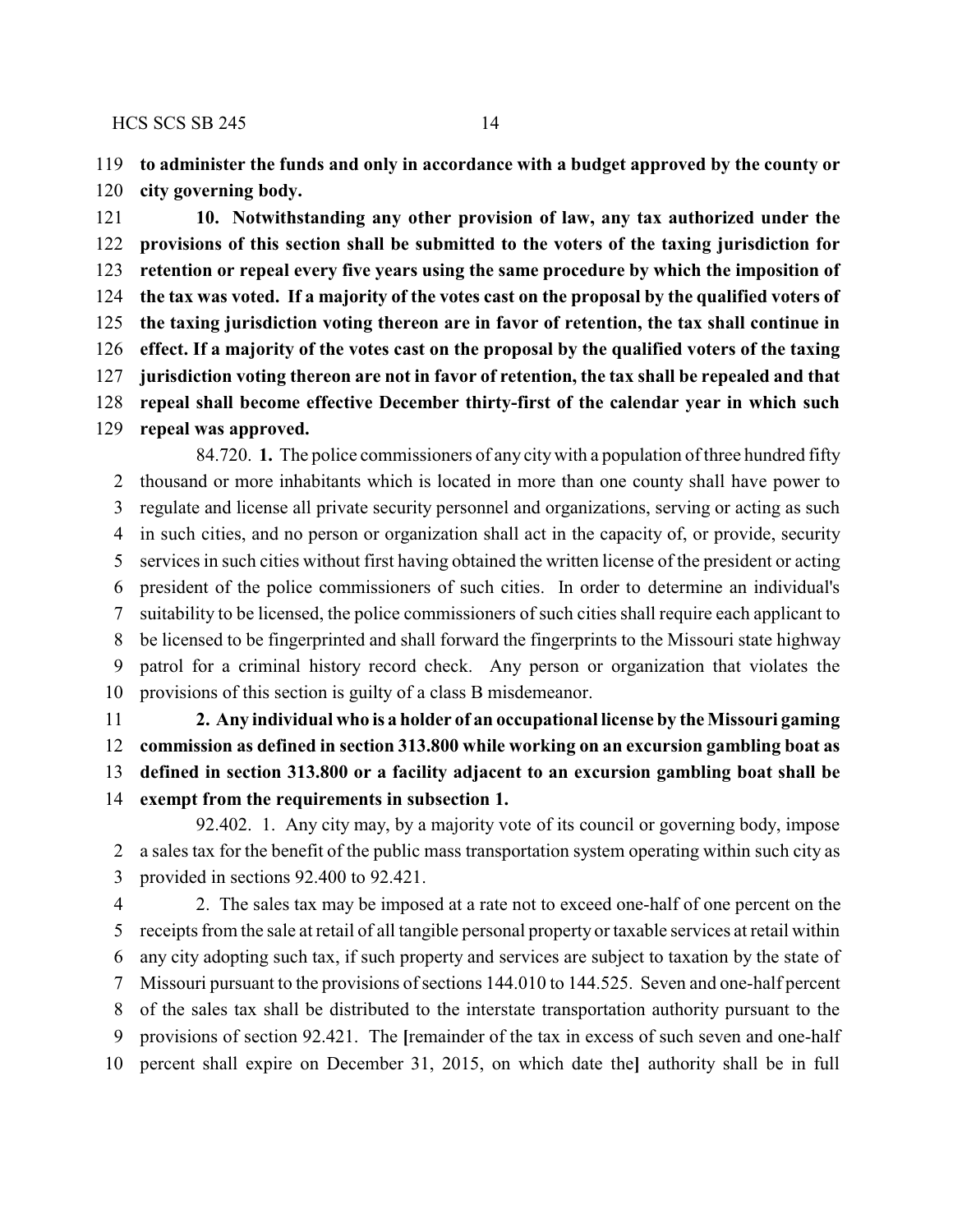compliance with handicapped accessibility pursuant to the terms of the Americans with Disabilities Act.

13 3. Within ten days after the adoption of any ordinance imposing such a sales tax, the city clerk shall forward to the director of revenue by United States registered mail or certified mail a certified copy of the ordinance of the council or governing body. The ordinance shall reflect the effective date thereof and shall be accompanied by a map of the city clearly showing the boundaries thereof.

18 4. If the boundaries of a city in which such sales tax has been imposed shall thereafter be changed or altered, the city clerk shall forward to the director of revenue by United States registered mail or certified mail a certified copy of the ordinance adding or detaching territory from the city. The ordinance shall reflect the effective date thereof, and shall be accompanied by a map of the city clearly showing the territory added thereto or detached therefrom. Upon receipt of the ordinance and map, the tax imposed by sections 92.400 to 92.421 shall be effective in the added territory or abolished in the detached territory on the effective date of the change of the city boundary.

### 94.902. 1. The governing **[**body**] bodies** of **the following cities may impose a tax as provided in this section:**

 **(1)** Any city of the third classification with more than twenty-six thousand three hundred but less than twenty-six thousand seven hundred inhabitants**[**, or**] ;**

 **(2)** Any city of the fourth classification with more than thirty thousand three hundred but fewer than thirty thousand seven hundred inhabitants**[**, or**] ;**

 **(3)** Any city of the fourth classification with more than twenty-four thousand eight hundred but fewer than twenty-five thousand inhabitants**[**,**] ;**

 **(4) Any special charter city with more than twenty-nine thousand but fewer than thirty-two thousand inhabitants; or**

 **(5) Any city of the third classification with more than four thousand but fewer than four thousand five hundred inhabitants and located in any county of the first classification with more than two hundred thousand but fewer than two hundred sixty thousand inhabitants.**

 **2. The governing body of any city listed in subsection 1 of this section** may impose, by order or ordinance, a sales tax on all retail sales made in the city which are subject to taxation under chapter 144. The tax authorized in this section may be imposed in an amount of up to one- half of one percent, and shall be imposed solely for the purpose of improving the public safety for such city, including but not limited to expenditures on equipment, city employee salaries and benefits, and facilities for police, fire and emergency medical providers. The tax authorized in this section shall be in addition to all other sales taxes imposed by law, and shall be stated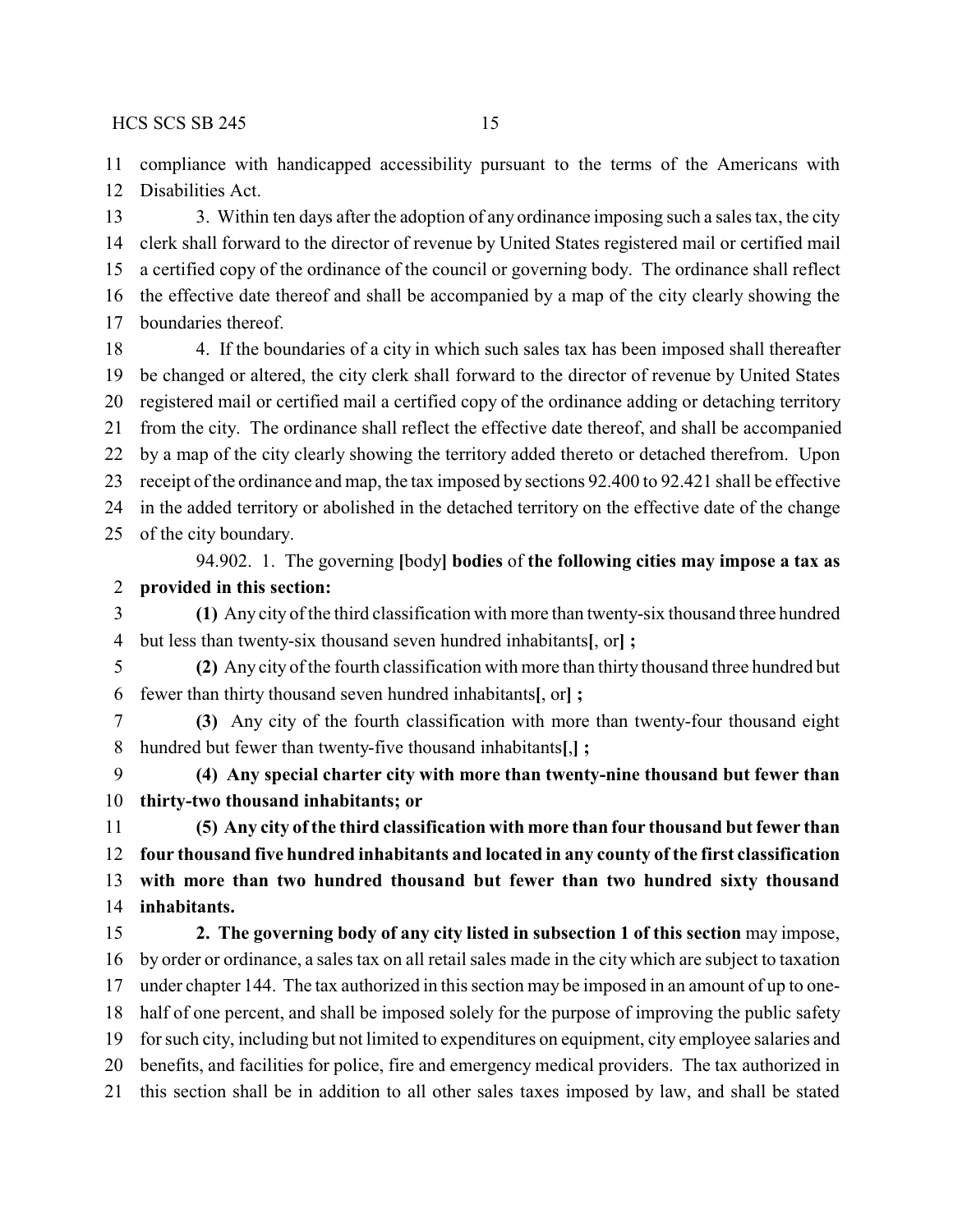separately from all other charges and taxes. The order or ordinance imposing a sales tax under

 this section shall not become effective unless the governing body of the citysubmits to the voters residing within the city, at a county or state general, primary, or special election, a proposal to

authorize the governing body of the city to impose a tax under this section.

 **[**2.**] 3.** The ballot of submission for the tax authorized in this section shall be in substantially the following form:

 Shall the city of .......................................... (city's name) impose a citywide sales tax at a rate of ......... (insert rate of percent) percent for the purpose of improving the public safety of the city?

 $31 \qquad \qquad \Box YES \qquad \Box NO$ 

 If you are in favor of the question, place an "X" in the box opposite "YES". If you are opposed to the question, place an "X" in the box opposite "NO".

 If a majority of the votes cast on the proposal by the qualified voters voting thereon are in favor of the proposal, then the ordinance or order and any amendments to the order or ordinance shall become effective on the first day of the second calendar quarter after the director of revenue receives notice of the adoption of the sales tax. If a majority of the votes cast on the proposal by the qualified voters voting thereon are opposed to the proposal, then the tax shall not become effective unless the proposal is resubmitted under this section to the qualified voters and such proposal is approved by a majority of the qualified voters voting on the proposal. However, in no event shall a proposal under this section be submitted to the voters sooner than twelve months from the date of the last proposal under this section.

 **[**3.**] 4.** Any sales tax imposed under this section shall be administered, collected, enforced, and operated as required in section 32.087. All sales taxes collected by the director of the department of revenue under this section on behalf of any city, less one percent for cost of collection which shall be deposited in the state's general revenue fund after payment of premiums for surety bonds as provided in section 32.087, shall be deposited in a special trust fund, which is hereby created in the state treasury, to be known as the "City Public Safety Sales Tax Trust Fund". The moneys in the trust fund shall not be deemed to be state funds and shall not be commingled with any funds of the state. The provisions of section 33.080 to the contrary notwithstanding, money in this fund shall not be transferred and placed to the credit of the general revenue fund. The director shall keep accurate records of the amount of money in the trust fund and which was collected in each city imposing a sales tax under this section, and the records shall be open to the inspection of officers of the city and the public. Not later than the tenth day of each month the director shall distribute all moneys deposited in the trust fund during the preceding month to the city which levied the tax. Such funds shall be deposited with the city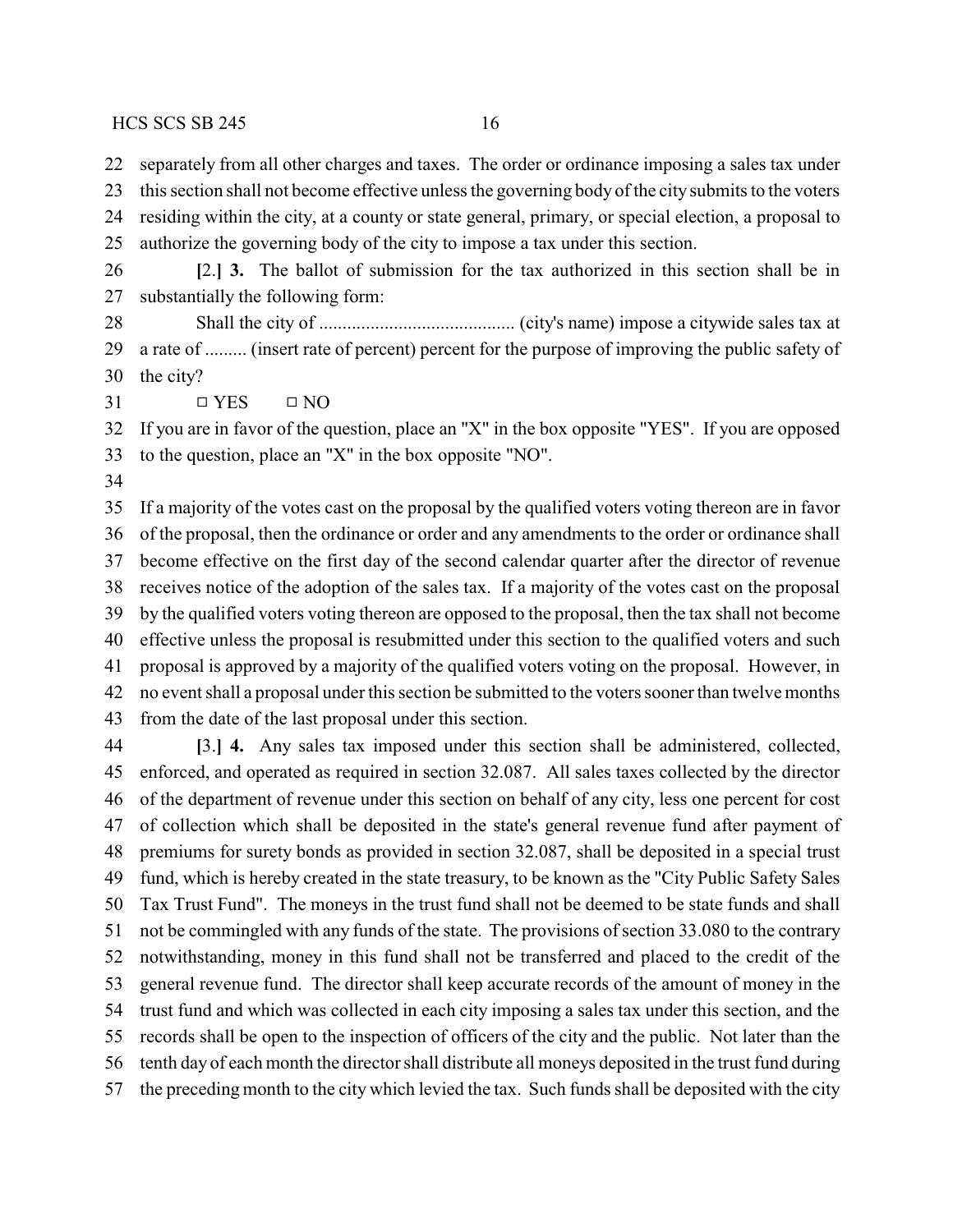treasurer of each such city, and all expenditures of funds arising from the trust fund shall be by an appropriation act to be enacted by the governing body of each such city. Expenditures may be made from the fund for any functions authorized in the ordinance or order adopted by the governing body submitting the tax to the voters. If the tax is repealed, all funds remaining in the special trust fund shall continue to be used solely for the designated purposes. Any funds in the special trust fund which are not needed for current expenditures shall be invested in the same manner as other funds are invested. Any interest and moneys earned on such investments shall be credited to the fund.

 **[**4.**] 5.** The director of the department of revenue may authorize the state treasurer to make refunds from the amounts in the trust fund and credited to any city for erroneous payments and overpayments made, and may redeem dishonored checks and drafts deposited to the credit of such cities. If any city abolishes the tax, the city shall notify the director of the action at least ninety days before the effective date of the repeal, and the director may order retention in the trust fund, for a period of one year, of two percent of the amount collected after receipt of such notice to cover possible refunds or overpayment of the tax and to redeem dishonored checks and drafts deposited to the credit of such accounts. After one year has elapsed after the effective date of abolition of the tax in such city, the director shall remit the balance in the account to the city and close the account of that city. The director shall notify each city of each instance of any amount refunded or any check redeemed from receipts due the city.

 **[**5.**] 6.** The governing body of any city that has adopted the sales tax authorized in this section may submit the question of repeal of the tax to the voters on any date available for elections for the city. The ballot of submission shall be in substantially the following form:

 Shall ............................................... (insert the name of the city) repeal the sales tax imposed at a rate of .......... (insert rate of percent) percent for the purpose of improving the public safety of the city?

83  $\Box$  YES  $\Box$  NO

 If a majority of the votes cast on the proposal are in favor of repeal, that repeal shall become effective on December thirty-first of the calendar year in which such repeal was approved. If a majority of the votes cast on the question by the qualified voters voting thereon are opposed to the repeal, then the sales tax authorized in this section shall remain effective until the question is resubmitted under this section to the qualified voters, and the repeal is approved by a majority of the qualified voters voting on the question.

 **[**6.**] 7.** Whenever the governing body of any city that has adopted the sales tax authorized in this section receives a petition, signed by ten percent of the registered voters of the city voting in the last gubernatorial election, calling for an election to repeal the sales tax imposed under this section, the governing body shall submit to the voters of the city a proposal to repeal the tax. If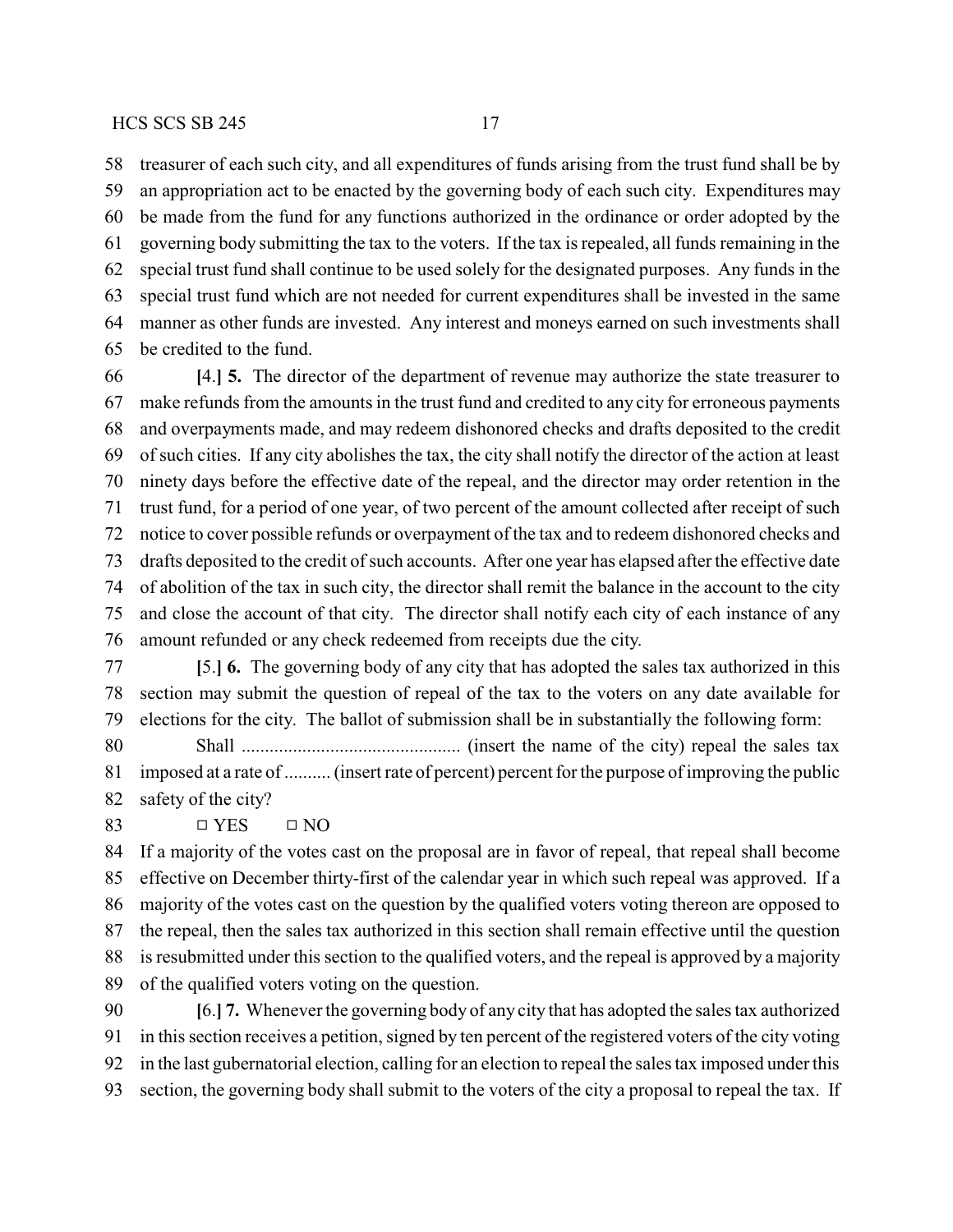a majority of the votes cast on the question by the qualified voters voting thereon are in favor of the repeal, that repeal shall become effective on December thirty-first of the calendar year in which such repeal was approved. If a majority of the votes cast on the question by the qualified voters voting thereon are opposed to the repeal, then the tax shall remain effective until the question is resubmitted under this section to the qualified voters and the repeal is approved by a majority of the qualified voters voting on the question.

 **[**7.**] 8.** Except as modified in this section, all provisions of sections 32.085 and 32.087 shall apply to the tax imposed under this section.

108.280. **1.** Nothing contained in sections 108.240 to 108.300 shall prevent any county commission, citycouncil, board of aldermen, board of trustees of any incorporated village, board of directors of any school district, board of supervisors of any drainage or levee district, or board of commissioners of any special road district, or other authority from levying a larger tax for the payment of maturing bonds**[**, or from applying other means to such purpose**] . Except as provided in subsection 2 of this section, the levy rate shall be set at the rate needed to meet the obligation of the bond payment and may be adjusted solely to meet such obligation**. It shall be the duty of the treasurer of such county, city, village, township, school district, drainage district or levee district, special or common road district, to certify, at least once in every fiscal year, to the state auditor the several amounts and numbers of bonds and coupons by him or through him redeemed, of his respective county, city, village, township, school district, drainage district, levee district, common or special road district, as the case may be, and he shall return such bonds and coupons, properly cancelled, to prevent their reissue, to the maker thereof, and the state shall not be deemed in any manner liable on account of any such bonds or coupons. **2. Notwithstanding the provisions of subsection 1 of this section, the levy rate set by any drainage or levee district for the payment of bonds shall be set at a rate determined**

 **by the board of supervisors in accordance with the provisions of chapters 242, 245, and 246.**

190.055. 1. The board of directors of a district shall possess and exercise all of its legislative and executive powers. Within thirty days after the election of the initial directors, the board shall meet. The time and place of the first meeting of the board shall be designated by the county commission. At its first meeting and after each election of new board members the board shall elect a chairman from its members and select a secretary, treasurer and such officers or employees as it deems expedient or necessaryfor the accomplishment of its corporate objectives. The secretary and treasurer need not be members of the board. At the meeting the board, by ordinance, shall define the first and subsequent fiscal years of the district, and shall adopt a corporate seal and bylaws, which shall determine the times for the annual election of officers and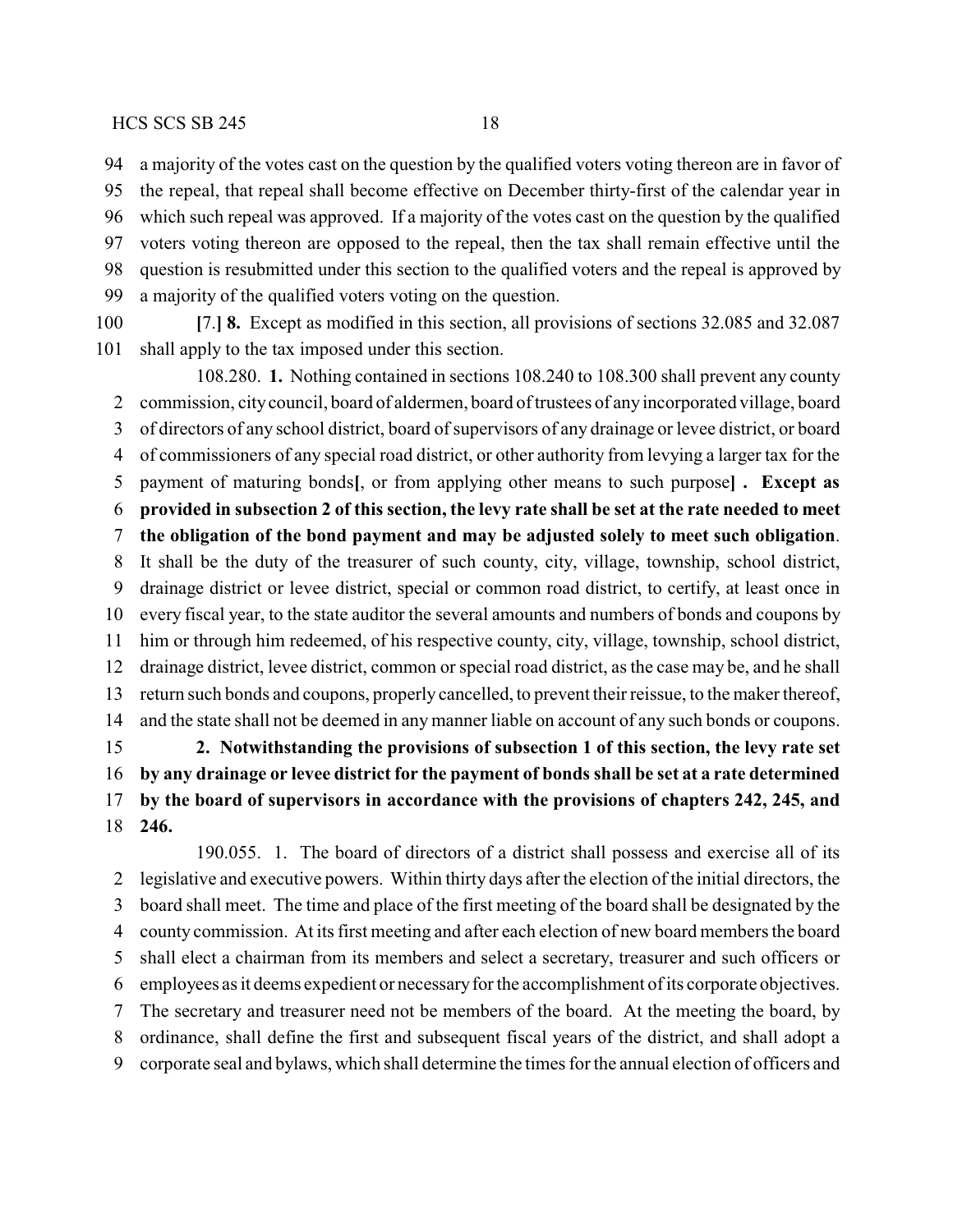of other regular and special meetings of the board and shall contain the rules for the transaction of other business of the district and for amending the bylaws.

12 2. Each board member of any district shall devote such time to the duties of the office as the faithful discharge thereof may require, including educational programs provided by the state and each board member may be reimbursed for actual expenditures in the performance of his or her duties on behalf of the district.

 3. The secretary and treasurer, if members of the board of directors, may each receive additional compensation for the performance of their duties as secretaryor treasurer as the board shall deem reasonable and necessary; provided that, such additional compensation shall not exceed one thousand dollars per year.

 4. Each board member may receive an attendance fee not to exceed one hundred dollars for attending each regularly or specially called board meeting. Such member shall not be paid for attending more than two meetings in any calendar month, except that in a county of the first classification having a charter form of government, such member shall not be paid for attending more than four such meetings in any calendar month. In addition, the chairman of the board may receive fifty dollars for attending each regularly or specially called board meeting, but such chairman shall not be paid the additional fee for attending more than two meetings in any calendar month.

5. The compensation authorized by subsections 3 and 4 of this section shall only apply:

(1) If such compensation is approved by the board of such district; and

(2) To any elected term of any board member beginning after August 28, 2000.

 **6. Notwithstanding any other provision of law to the contrary, individual board members shall not be eligible for employment by the board within twelve months of termination ofservice as a member of the board, unless such employment is on a volunteer basis or without compensation.**

**204.475. 1. In any common sewer district organized under sections 204.250 to 204.472, territory included in the district that is not being served by the district may be detached from the district provided that there are no outstanding general obligation or special obligation bonds and no contractual obligations of greater than twenty-five thousand dollars for debt that pertains to infrastructure, fixed assets, or obligations for the purchase of water. If any such bonds or debt is outstanding, and the written consent of the holders of such bonds or the creditors to such debt is obtained, then such territory may be detached in spite of the existence of such bonds or debt, except such consent shall not be required for special obligation bonds if the district has no water or sewer lines or other facilities located within any of the territory detached. Detachment may be made by the filing of a petition with the circuit court in which the district was incorporated. The**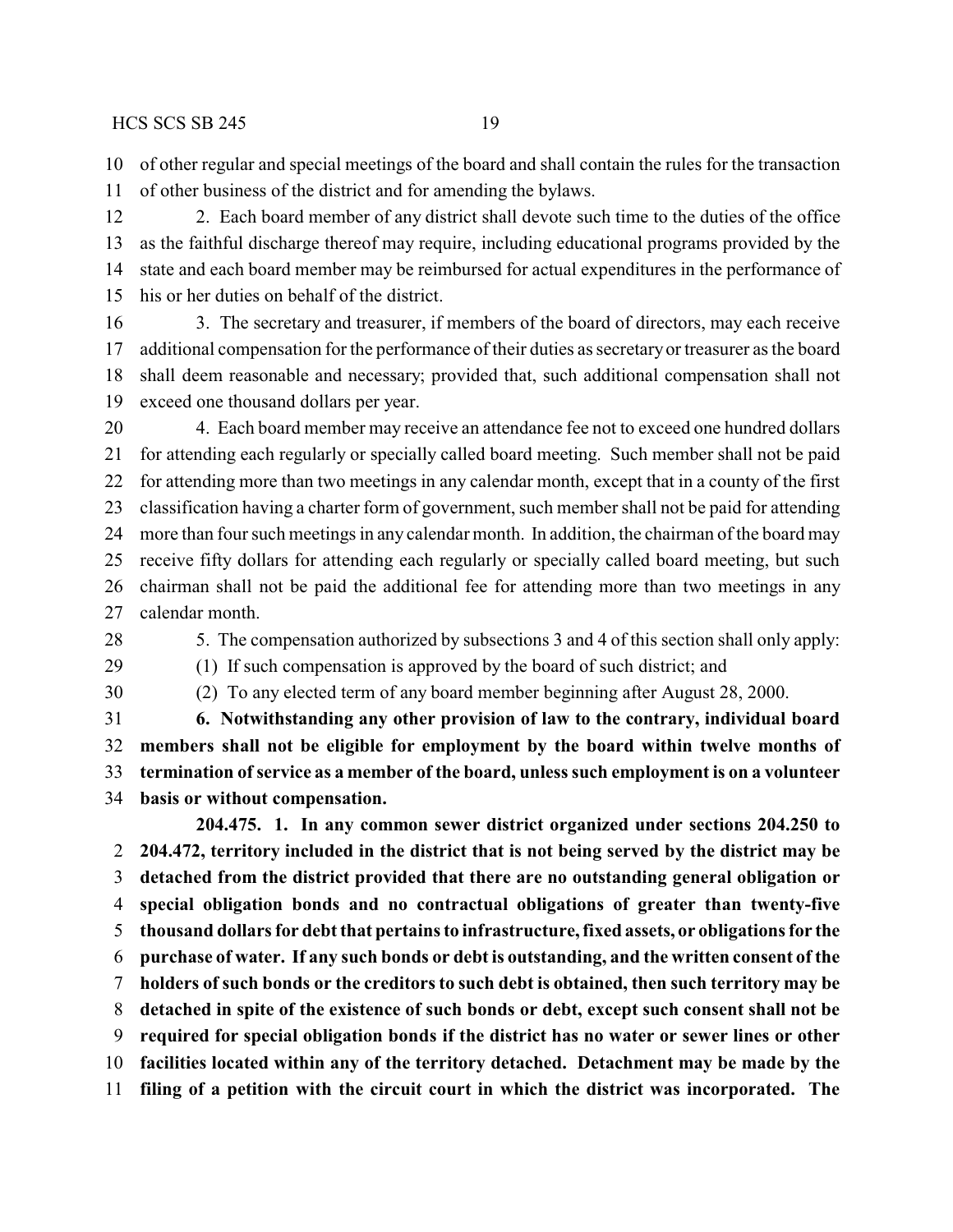**petition shall contain a description of the tract to be detached and a statement that the detachment is in the best interest of the district or the inhabitants and property owners of the territory to be detached, together with the facts supporting such allegation. The petition may be submitted by the district acting through its board of directors, in which case the petition shall be signed by a majority of the board of directors of the district. The petition may also be submitted by voters residing in or by landowners owning land in the territory sought to be detached. If there are more than ten voters and landowners in such territory, the petition shall be signed by five or more voters or landowners within the territory; ifthere are less than ten voters and landowners within such territory, the petition shall be signed by fifty percent or more of the voters and landowners within the territory. In the event there are no voters living within such territory proposed to be detached, then the petition may be submitted by owners of more than fifty percent of the land in the territory proposed to be detached, in which case said petition shall be signed by the owners submitting the petition. In the event the petition is not submitted by the district acting through its board of directors, the petitioner shall name the district as a defendant and serve a copy of the petition upon the district by certified or registered mail with a return receipt requested at least thirty-five days before the date of the hearing of the petition.**

 **2. Such petition shall be filed in the circuit court having jurisdiction and the court shall set a date for hearing on the proposed detachment and the clerk of the circuit court shall give notice of the filing of the petition and the hearing to the district by certified or registered mail with a return receipt requested if the district is not the petitioner, and in a newspaper of general circulation in the county in which the proceedings are pending and in a newspaper of general circulation in the territory proposed to be detached. Such notice shall be published in three consecutive issues of a weekly newspaper, or in lieu thereof, in twenty consecutive issues of a daily newspaper. The last insertion of the notice shall be made not less than seven nor more than twenty-one days before the hearing date. Such notice shall be substantially as follows:**

**IN THE CIRCUIT COURT OF ....................COUNTY, MISSOURI**

**NOTICE OF THE FILING OF A PETITION FOR TERRITORIAL DETACHMENT**

 **FROM COMMON SEWER DISTRICT ........ OF .................... COUNTY, MISSOURI.** 

 **To all voters and landowners of land within the boundaries of the above-described district:**

**You are hereby notified:**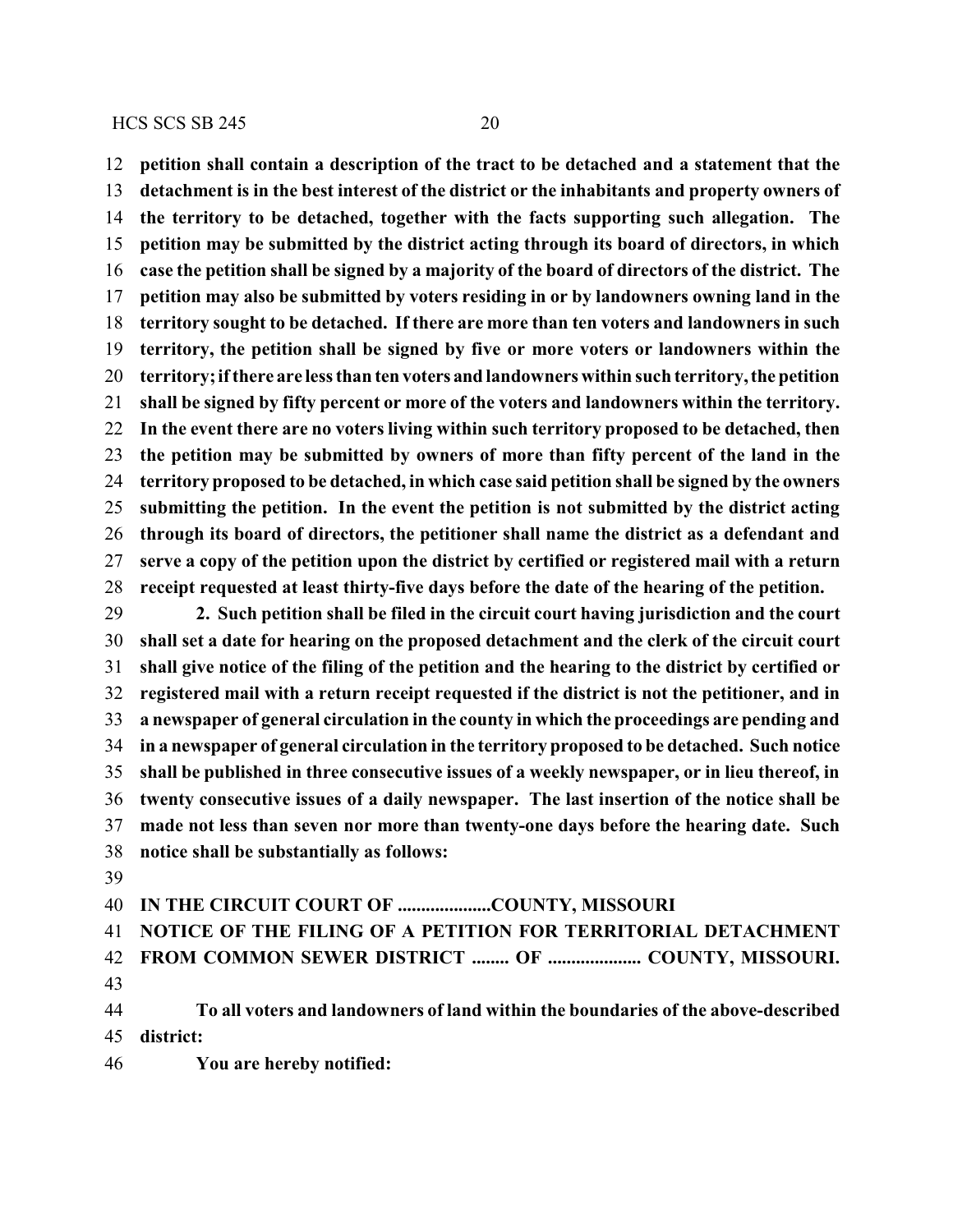**1. That a petition has been filed in this court for the detachment of the following tracts of land from the above-named common sewer district, as provided by law: (Describe tracts of land).**

 **2. That a hearing on said petition will be held before this court in ..... on the ..... day of ........, 20 ..., at ...., ....m.**

 **3. Exceptions or objections to the detachment of said tracts from said common sewer district may be made by the district or any voter or landowner of land within the district from which territory is sought to be detached, provided such exceptions or objections are in writing, specify the grounds on which they are made, and are filed with the court not later than five days prior to the date of the hearing of the petition.**

**4. The names and addresses of the attorneys for the petitioner are:**

- **............................ ....................**
- **Clerk of the Circuit Court of**
- **.................. County, Missouri**
- 

 **3. The court, for good cause shown, may continue the case or the hearing thereon from time to time until final disposition thereof.**

 **4. Exceptions or objections to the detachment ofsuch territory may be made by any voter or landowner within the boundaries of the district, including the territory to be detached. In the event the petition is not submitted by the district acting through its board of directors, the district may file exceptions or objections. Exceptions or objections shall be in writing, shall specify the grounds upon which they are made, and shall be filed not later than five days before the date set for hearing the petition. In considering the petition for detachment, the court shall take into consideration the evidence in support of and opposition to the petition, including such exceptions and objections. If the court finds that the detachment will be in the best interest of the district and the inhabitants and landowners of the area to be detached will not be adversely affected or if the court finds that the detachment will be in the best interest of the inhabitants and landowners of the territory to be detached and will not adversely affect the remainder of the district, it shall approve the detachment and grant the petition.**

 **5. If the court approves the detachment, it shall make its order detaching the territory described in the petition from the remainder of the district, or in the event it shall find that only a portion of said territory should be detached, the court shall order such portion detached from the district. The court shall also make any changes in subdistrict boundary lines it deems necessary to meet the requirements of sections 204.250 to 204.472.**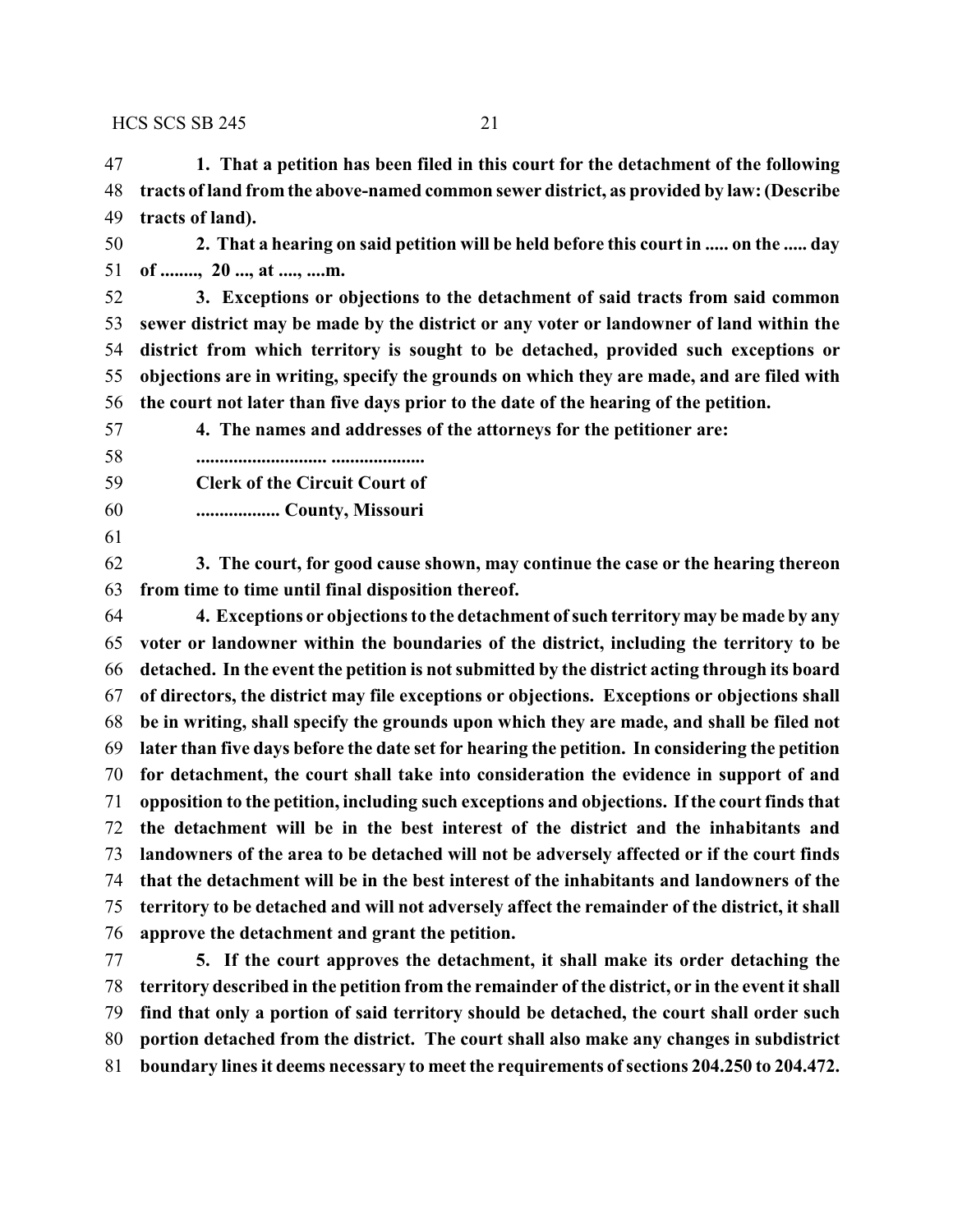**Any subdistrict line changes shall not become effective until the next annual election of a**

**member of the board of directors.**

 **6. A certified copy of the court's order shall be filed in the office of the recorder of deeds and in the office of the county clerk in each county in which any of the territory of the district prior to detachment is located, and in the office of the secretary of state. Costs of the proceeding shall be borne by the petitioner or petitioners.**

**204.641. 1. In any reorganized common sewer district organized under sections 204.600 to 204.640, territory included in the district that is not being served by the district may be detached from the district provided that there are no outstanding general obligation or special obligation bonds and no contractual obligations of greater than twenty-five thousand dollars for debt that pertains to infrastructure, fixed assets, or obligations for the purchase of water. If any such bonds or debt is outstanding, and the written consent of the holders of such bonds or the creditors to such debt is obtained, then such territory may be detached in spite of the existence of such bonds or debt, except such consent shall not be required for special obligation bonds if the district has no water or sewer lines or other facilities located within any ofthe territory detached. Detachment may be made by the filing of a petition with the circuit court in which the district was incorporated. The petition shall contain a description of the tract to be detached and a statement that the detachment is in the best interest of the district or the inhabitants and property owners of the territory to be detached, together with the facts supporting such allegation. The petition may be submitted by the district acting through its board of directors, in which case the petition shall be signed by a majority of the board of directors of the district. The petition may also be submitted by voters residing in or by landowners owning land in the territory sought to be detached. If there are more than ten voters and landowners in such territory, the petition shall be signed by five or more voters or landowners within the territory; if there are less than ten voters and landowners within such territory, the petition shall be signed by fifty percent or more of the voters and landowners within the territory. In the event there are no voters living within such territory proposed to be detached, then the petition may be submitted by owners of more than fifty percent of the land in the territory proposed to be detached, in which case said petition shall be signed by the owners submitting the petition. In the event the petition is not submitted by the district acting through its board of directors, the petitioner shall name the district as a defendant and serve a copy of the petition upon the district by certified or registered mail with a return receipt requested at least thirty-five days before the date of the hearing of the petition.**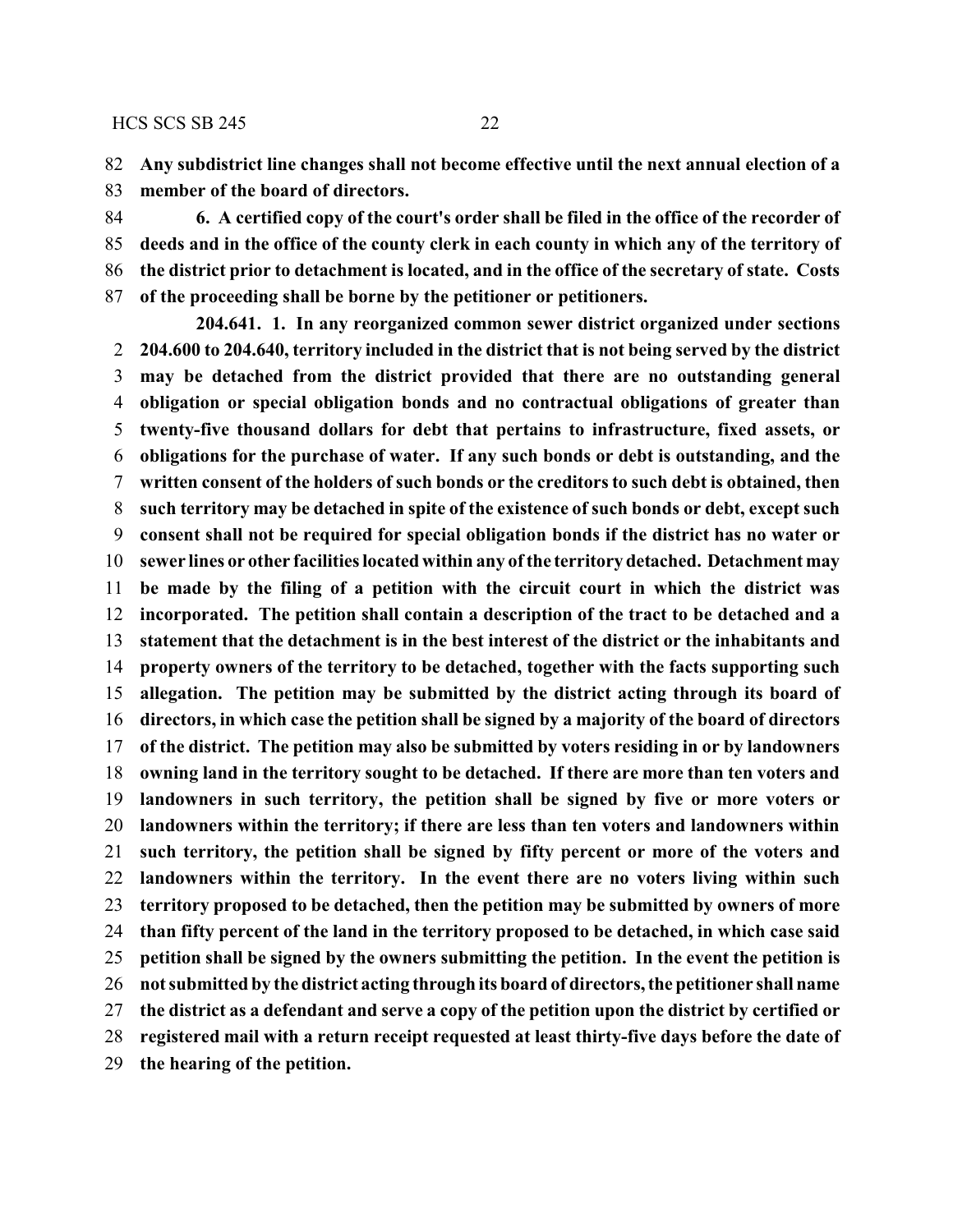| 30 | 2. Such petition shall be filed in the circuit court having jurisdiction and the court          |
|----|-------------------------------------------------------------------------------------------------|
| 31 | shall set a date for hearing on the proposed detachment and the clerk of the circuit court      |
| 32 | shall give notice of the filing of the petition and the hearing to the district by certified or |
| 33 | registered mail with a return receipt requested if the district is not the petitioner, and in   |
| 34 | a newspaper of general circulation in the county in which the proceedings are pending and       |
| 35 | in a newspaper of general circulation in the territory proposed to be detached. Such notice     |
| 36 | shall be published in three consecutive issues of a weekly newspaper, or in lieu thereof, in    |
| 37 | twenty consecutive issues of a daily newspaper. The last insertion of the notice shall be       |
| 38 | made not less than seven nor more than twenty-one days before the hearing date. Such            |
| 39 | notice shall be substantially as follows:                                                       |
| 40 |                                                                                                 |
| 41 | IN THE CIRCUIT COURT OF COUNTY, MISSOURI                                                        |
| 42 | NOTICE OF THE FILING OF A PETITION FOR TERRITORIAL DETACHMENT                                   |
| 43 | FROM REORGANIZED COMMON SEWER DISTRICT  OF  COUNTY,                                             |
| 44 | <b>MISSOURI.</b>                                                                                |
| 45 | To all voters and landowners of land within the boundaries of the above-described               |
| 46 | district:                                                                                       |
| 47 | You are hereby notified:                                                                        |
| 48 | 1. That a petition has been filed in this court for the detachment of the following             |
| 49 | tracts of land from the above-named reorganized common sewer district, as provided by           |
| 50 | law: (Describe tracts of land).                                                                 |
| 51 | 2. That a hearing on said petition will be held before this court in  on the  day               |
| 52 | of , 20 , at , m.                                                                               |
| 53 | 3. Exceptions or objections to the detachment of said tracts from said reorganized              |
| 54 | common sewer district may be made by the district or any voter or landowner of land             |
| 55 | within the district from which territory is sought to be detached, provided such exceptions     |
| 56 | or objections are in writing, specify the grounds on which they are made, and are filed with    |
| 57 | the court not later than five days prior to the date of the hearing of the petition.            |
| 58 | 4. The names and addresses of the attorneys for the petitioner are:                             |
| 59 |                                                                                                 |
| 60 | <b>Clerk of the Circuit Court of</b>                                                            |
| 61 | County, Missouri                                                                                |
| 62 |                                                                                                 |
| 63 | 3. The court, for good cause shown, may continue the case or the hearing thereon                |

**from time to time until final disposition thereof.**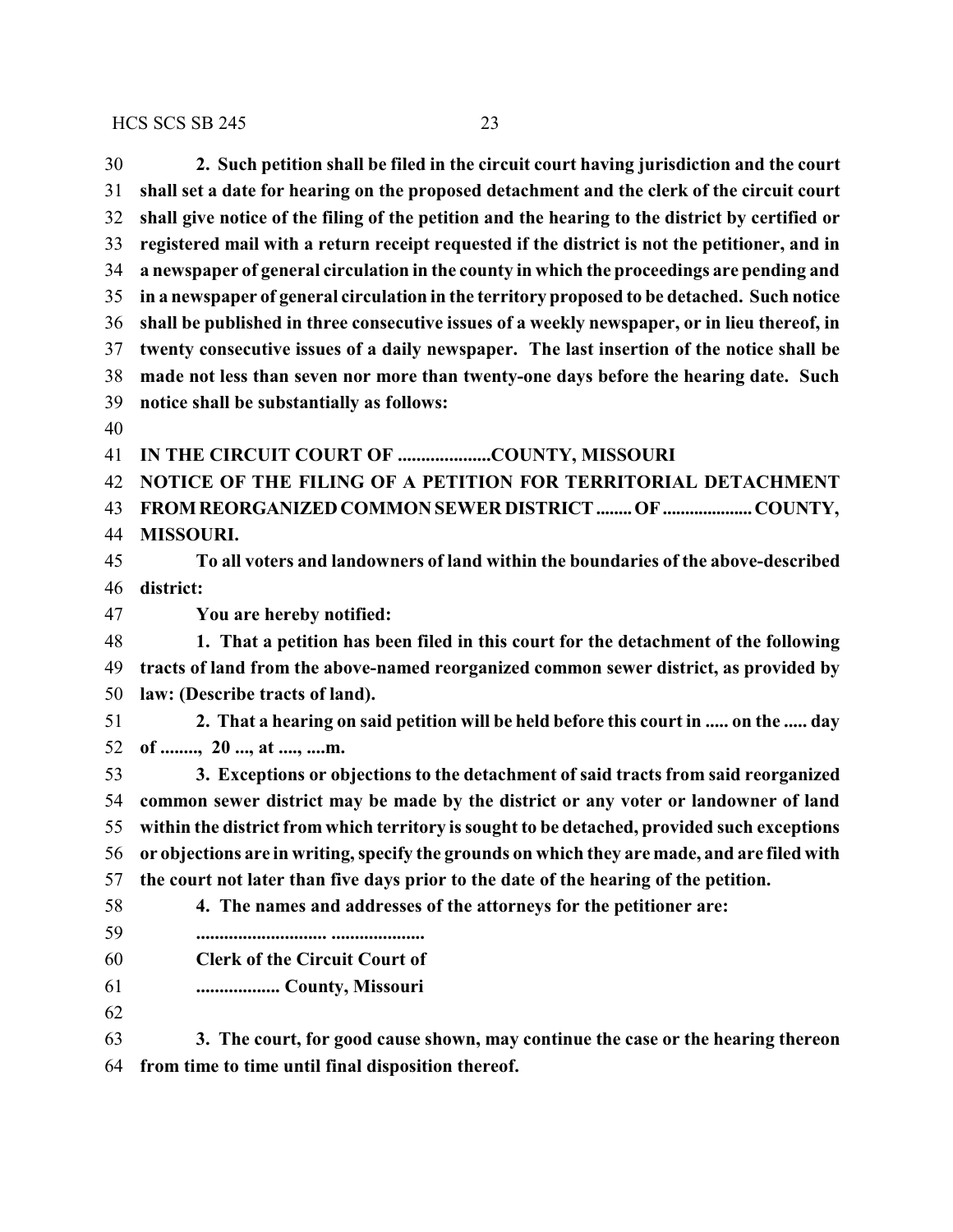**4. Exceptions or objections to the detachment ofsuch territory may be made by any voter or landowner within the boundaries of the district, including the territory to be detached. In the event the petition is not submitted by the district acting through its board of directors, the district may file exceptions or objections. Exceptions or objections shall be in writing, shall specify the grounds upon which they are made, and shall be filed not later than five days before the date set for hearing the petition. In considering the petition for detachment, the court shall take into consideration the evidence in support of and opposition to the petition, including such exceptions and objections. If the court finds that the detachment will be in the best interest of the district and the inhabitants and landowners of the area to be detached will not be adversely affected or if the court finds that the detachment will be in the best interest of the inhabitants and landowners of the territory to be detached and will not adversely affect the remainder of the district, it shall approve the detachment and grant the petition.**

 **5. If the court approves the detachment, it shall make its order detaching the territory described in the petition from the remainder of the district, or in the event it shall find that only a portion of said territory should be detached, the court shall order such portion detached from the district. The court shall also make any changes in subdistrict** 82 boundary lines it deems necessary to meet the requirements of sections 204.600 to 204.640. **Any subdistrict line changes shall not become effective until the next annual election of a member of the board of directors.**

 **6. A certified copy of the court's order shall be filed in the office of the recorder of deeds and in the office of the county clerk in each county in which any of the territory of the district prior to detachment is located, and in the office of the secretary of state. Costs of the proceeding shall be borne by the petitioner or petitioners.**

221.407. 1. The commission of any regional jail district may impose, by order, a sales tax in the amount of one-eighth of one percent, one-fourth of one percent, three-eighths of one percent, or one-half of one percent on all retail sales made in such region which are subject to taxation pursuant to the provisions of sections 144.010 to 144.525 for the purpose of providing jail services and court facilities and equipment for such region. The tax authorized by this section shall be in addition to any and all other sales taxes allowed by law, except that no order imposing a sales tax pursuant to this section shall be effective unless the commission submits to the voters of the district, on any election date authorized in chapter 115, a proposal to authorize the commission to impose a tax.

 2. The ballot of submission shall contain, but need not be limited to, the following language: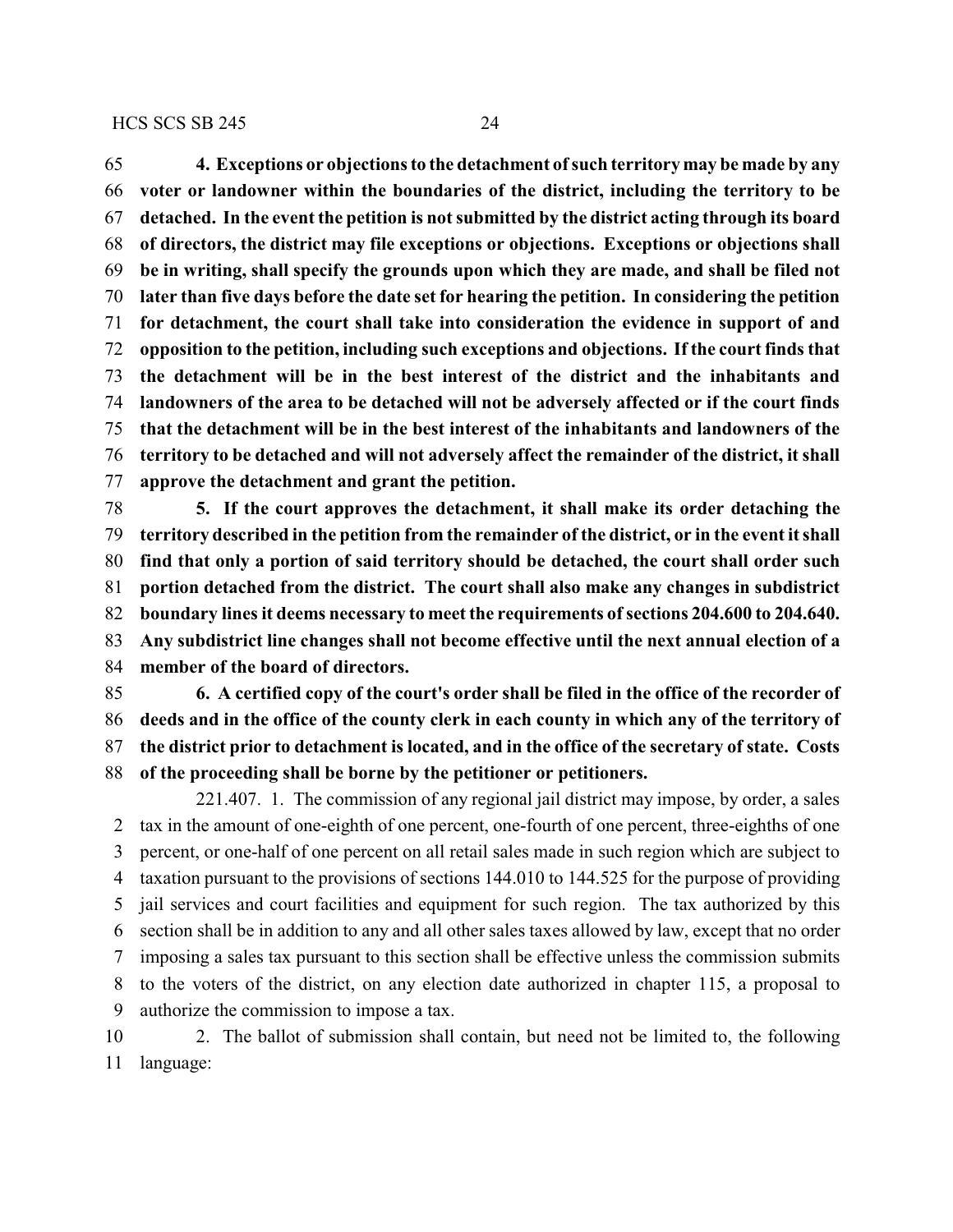Shall the regional jail district of .................... (counties' names) impose a region-wide sales tax of .................. (insert amount) for the purpose of providing jail services and court facilities and equipment for the region?

15  $\Box$  YES  $\Box$  NO

If you are in favor of the question, place an "X" in the box opposite "Yes". If you are opposed

to the question, place an "X" in the box opposite "No".

 If a majority of the votes cast on the proposal by the qualified voters of the district voting thereon are in favor of the proposal, then the order and any amendment to such order shall be in effect on the first day of the second quarter immediately following the election approving the proposal. If the proposal receives less than the required majority, the commission shall have no power to impose the sales tax authorized pursuant to this section unless and until the commission shall again have submitted another proposal to authorize the commission to impose the sales tax authorized by this section and such proposal is approved by the required majority of the qualified voters of the district voting on such proposal; however, in no event shall a proposal pursuant to this section be submitted to the voters sooner than twelve months from the date of the last submission of a proposal pursuant to this section.

 3. All revenue received by a district from the tax authorized pursuant to this section shall be deposited in a special trust fund and shall be used solely for providing jail services and court facilities and equipment for such district for so long as the tax shall remain in effect.

 4. Once the tax authorized by this section is abolished or terminated by any means, all funds remaining in the special trust fund shall be used solely for providing jail services and court facilities and equipment for the district. Any funds in such special trust fund which are not needed for current expenditures may be invested by the commission in accordance with applicable laws relating to the investment of other county funds.

 5. All sales taxes collected by the director of revenue pursuant to this section on behalf of any district, less one percent for cost of collection which shall be deposited in the state's general revenue fund after payment of premiums for surety bonds as provided in section 32.087, shall be deposited in a special trust fund, which is hereby created, to be known as the "Regional Jail District Sales Tax Trust Fund". The moneys in the regional jail district sales tax trust fund shall not be deemed to be state funds and shall not be commingled with any funds of the state. The director of revenue shall keep accurate records of the amount of money in the trust fund which was collected in each district imposing a sales tax pursuant to this section, and the records shall be open to the inspection of officers of each member county and the public. Not later than the tenth day of each month the director of revenue shall distribute all moneys deposited in the trust fund during the preceding month to the district which levied the tax. Such funds shall be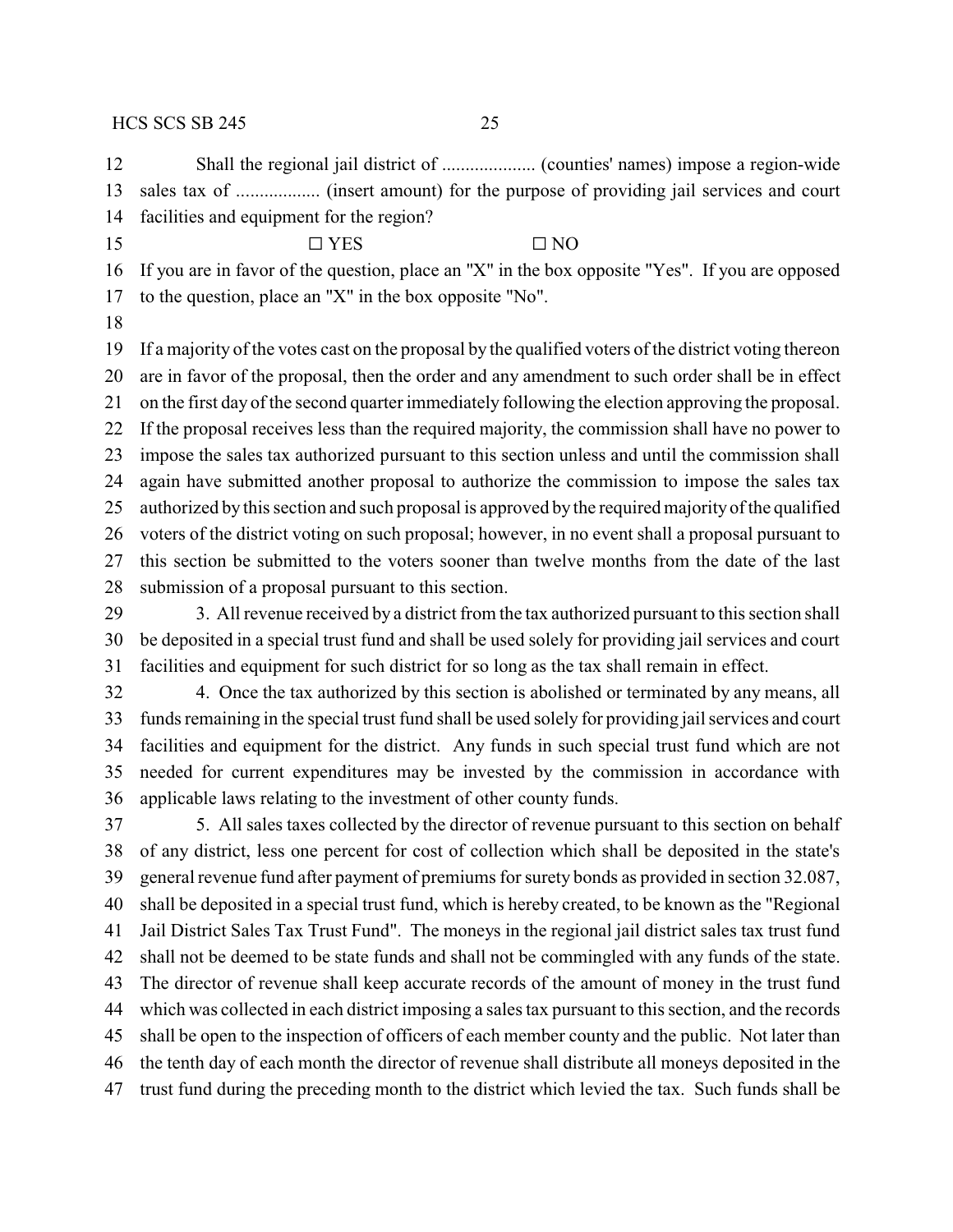deposited with the treasurer of each such district, and all expenditures of funds arising from the

 regional jail district sales tax trust fund shall be paid pursuant to an appropriation adopted by the commission and shall be approved by the commission. Expenditures maybe made from the fund for any function authorized in the order adopted by the commission submitting the regional jail

district tax to the voters.

 6. The director of revenue may authorize the state treasurer to make refunds from the amounts in the trust fund and credited to any district for erroneous payments and overpayments made, and may redeem dishonored checks and drafts deposited to the credit of such districts. If any district abolishes the tax, the commission shall notify the director of revenue of the action at least ninety days prior to the effective date of the repeal, and the director of revenue may order retention in the trust fund, for a period of one year, of two percent of the amount collected after receipt of such notice to cover possible refunds or overpayment of the tax and to redeem dishonored checks and drafts deposited to the credit of such accounts. After one year has elapsed after the effective date of abolition of the tax in such district, the director of revenue shall remit the balance in the account to the district and close the account of that district. The director of revenue shall notify each district in each instance of any amount refunded or any check redeemed from receipts due the district.

 7. Except as provided in this section, all provisions of sections 32.085 and 32.087 shall apply to the tax imposed pursuant to this section.

8. The provisions of this section shall expire September 30, [2015] **2027**.

**249.495. 1. In any sewer district organized under sections 249.430 to 249.663, territory included in the district that is not being served by the district may be detached from the district provided that there are no outstanding general obligation or special obligation bonds and no contractual obligations of greater than twenty-five thousand dollars for debt that pertains to infrastructure, fixed assets, or obligations for the purchase of water. If any such bonds or debt is outstanding, and the written consent of the holders ofsuch bonds or the creditors to such debt is obtained, then such territory may be detached in spite of the existence of such bonds or debt, except such consent shall not be required for special obligation bonds if the district has no water or sewer lines or other facilities located within any of the territory detached. Detachment may be made by the filing of a petition with the circuit court in which the district was incorporated. The petition shall contain a description of the tract to be detached and a statement that the detachment is in the best interest of the district or the inhabitants and property owners of the territory to be detached, together with the facts supporting such allegation. The petition may be submitted by the district acting through its board of directors, in which case the petition shall be signed by a majority of the board of directors of the district. The petition may also**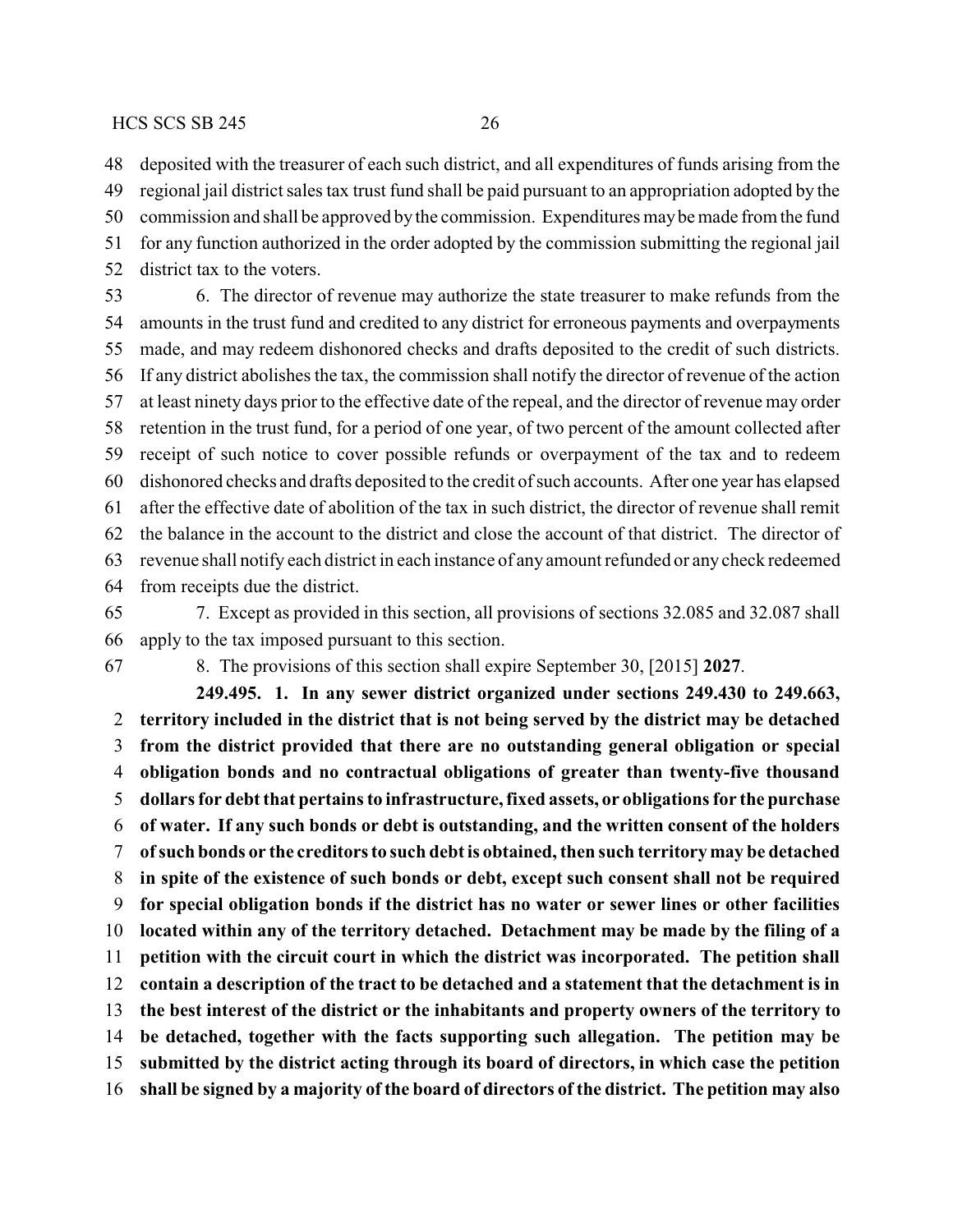**be submitted by voters residing in or by landowners owning land in the territory sought to be detached. If there are more than ten voters and landowners in such territory, the petition shall be signed by five or more voters or landowners within the territory; if there are less than ten voters and landowners within such territory, the petition shall be signed by fifty percent or more of the voters and landowners within the territory. In the event there are no voters living within such territory proposed to be detached, then the petition may be submitted by owners of more than fifty percent of the land in the territory proposed to be detached, in which case said petition shall be signed by the owners submitting the petition. In the event the petition is not submitted by the district acting through its board of directors, the petitioner shall name the district as a defendant and serve a copy of the petition upon the district by certified or registered mail with a return receipt requested at least thirty-five days before the date of the hearing of the petition.**

 **2. Such petition shall be filed in the circuit court having jurisdiction and the court shall set a date for hearing on the proposed detachment and the clerk of the circuit court shall give notice of the filing of the petition and the hearing to the district by certified or registered mail with a return receipt requested if the district is not the petitioner, and in a newspaper of general circulation in the county in which the proceedings are pending and in a newspaper of general circulation in the territory proposed to be detached. Such notice shall be published in three consecutive issues of a weekly newspaper, or in lieu thereof, in twenty consecutive issues of a daily newspaper. The last insertion of the notice shall be made not less than seven nor more than twenty-one days before the hearing date. Such notice shall be substantially as follows:**

**IN THE CIRCUIT COURT OF ....................COUNTY, MISSOURI**

**NOTICE OF THE FILING OF A PETITION FOR TERRITORIAL DETACHMENT**

**FROM SEWER DISTRICT ........ OF .................... COUNTY, MISSOURI.**

 **To all voters and landowners of land within the boundaries of the above-described district:**

**You are hereby notified:**

 **1. That a petition has been filed in this court for the detachment of the following tracts of land from the above-named sewer district, as provided by law: (Describe tracts of land).**

 **2. That a hearing on said petition will be held before this court in ..... on the ..... day of ........, 20 ..., at ...., ....m.**

 **3. Exceptions or objections to the detachment ofsaid tracts from said sewer district may be made by the district or any voter or landowner of land within the district from**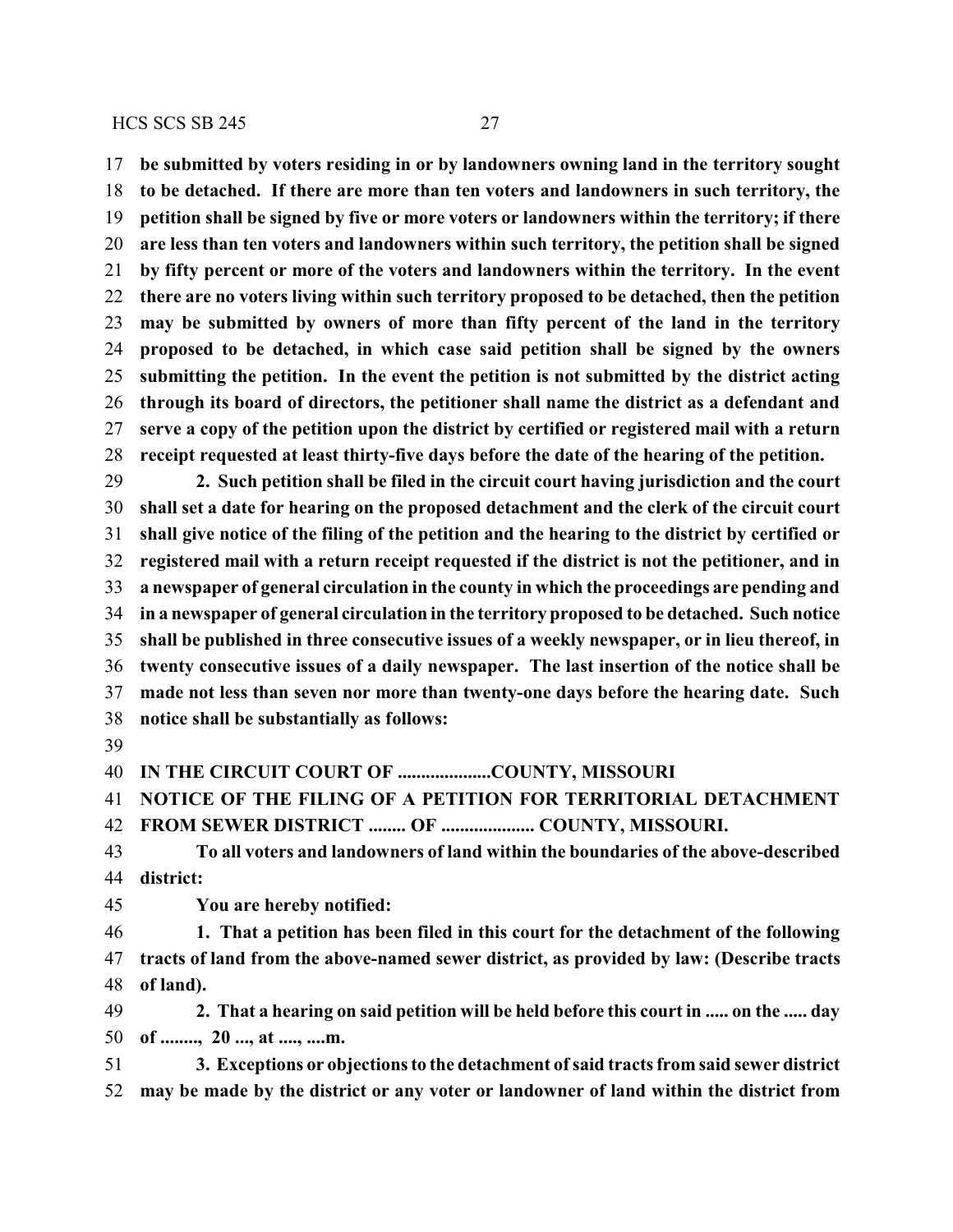**which territory is sought to be detached, provided such exceptions or objections are in**

**writing, specify the grounds on which they are made, and are filed with the court not later**

- **than five days prior to the date of the hearing of the petition.**
- **4. The names and addresses of the attorneys for the petitioner are: ............................ ....................**
- **Clerk of the Circuit Court of**
- **.................. County, Missouri**
- 
- **3. The court, for good cause shown, may continue the case or the hearing thereon from time to time until final disposition thereof.**

 **4. Exceptions or objections to the detachment ofsuch territory may be made by any voter or landowner within the boundaries of the district, including the territory to be detached. In the event the petition is not submitted by the district acting through its board of directors, the district may file exceptions or objections. Exceptions or objections shall be in writing, shall specify the grounds upon which they are made, and shall be filed not later than five days before the date set for hearing the petition. In considering the petition for detachment, the court shall take into consideration the evidence in support of and opposition to the petition, including such exceptions and objections. If the court finds that the detachment will be in the best interest of the district and the inhabitants and landowners of the area to be detached will not be adversely affected or if the court finds that the detachment will be in the best interest of the inhabitants and landowners of the territory to be detached and will not adversely affect the remainder of the district, it shall approve the detachment and grant the petition.**

 **5. If the court approves the detachment, it shall make its order detaching the territory described in the petition from the remainder of the district, or in the event it shall find that only a portion of said territory should be detached, the court shall order such portion detached from the district. The court shall also make any changes in subdistrict boundary lines it deems necessary to meet the requirements of sections 249.430 to 249.663. Any subdistrict line changes shall not become effective until the next annual election of a member of the board of directors.**

 **6. A certified copy of the court's order shall be filed in the office of the recorder of deeds and in the office of the county clerk in each county in which any of the territory of the district prior to detachment is located, and in the office of the secretary of state. Costs of the proceeding shall be borne by the petitioner or petitioners.**

**249.809. 1. In any sewer district organized under sections 249.761 to 249.810, territory included in the district that is not being served by the district may be detached**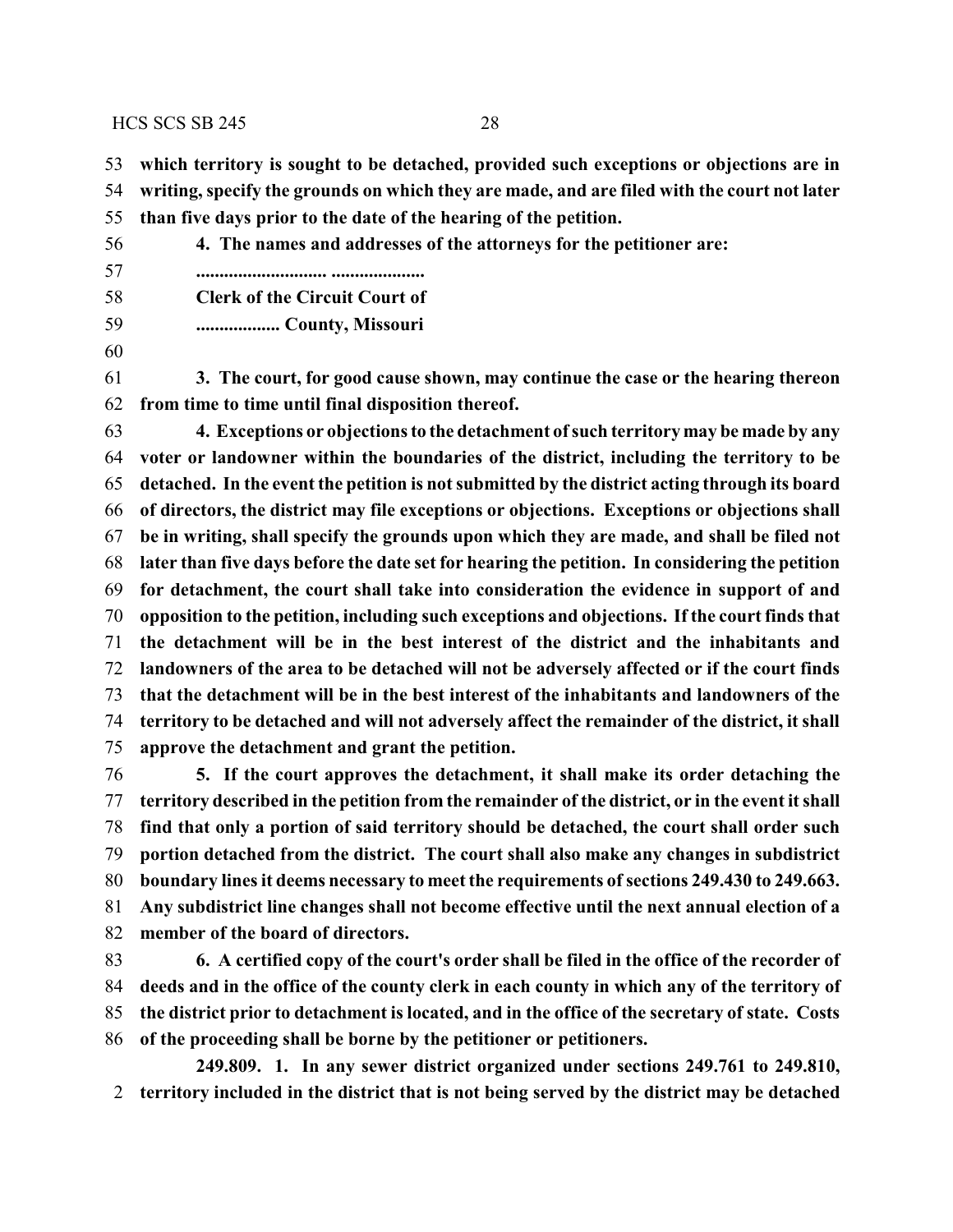**from the district provided that there are no outstanding general obligation or special obligation bonds and no contractual obligations of greater than twenty-five thousand dollars for debt that pertains to infrastructure, fixed assets, or obligations for the purchase of water. If any such bonds or debt is outstanding, and the written consent of the holders ofsuch bonds or the creditors to such debt is obtained, then such territory may be detached in spite of the existence of such bonds or debt, except such consent shall not be required for special obligation bonds if the district has no water or sewer lines or other facilities located within any of the territory detached. Detachment may be made by the filing of a petition with the circuit court in which the district was incorporated. The petition shall contain a description of the tract to be detached and a statement that the detachment is in the best interest of the district or the inhabitants and property owners of the territory to be detached, together with the facts supporting such allegation. The petition may be submitted by the district acting through its board of directors, in which case the petition shall be signed by a majority of the board of directors of the district. The petition may also be submitted by voters residing in or by landowners owning land in the territory sought to be detached. If there are more than ten voters and landowners in such territory, the petition shall be signed by five or more voters or landowners within the territory; if there are less than ten voters and landowners within such territory, the petition shall be signed by fifty percent or more of the voters and landowners within the territory. In the event there are no voters living within such territory proposed to be detached, then the petition may be submitted by owners of more than fifty percent of the land in the territory proposed to be detached, in which case said petition shall be signed by the owners submitting the petition. In the event the petition is not submitted by the district acting through its board of directors, the petitioner shall name the district as a defendant and serve a copy of the petition upon the district by certified or registered mail with a return receipt requested at least thirty-five days before the date of the hearing of the petition. 2. Such petition shall be filed in the circuit court having jurisdiction and the court**

 **shall set a date for hearing on the proposed detachment and the clerk of the circuit court shall give notice of the filing of the petition and the hearing to the district by certified or registered mail with a return receipt requested if the district is not the petitioner, and in a newspaper of general circulation in the county in which the proceedings are pending and in a newspaper of general circulation in the territory proposed to be detached. Such notice shall be published in three consecutive issues of a weekly newspaper, or in lieu thereof, in twenty consecutive issues of a daily newspaper. The last insertion of the notice shall be made not less than seven nor more than twenty-one days before the hearing date. Such notice shall be substantially as follows:**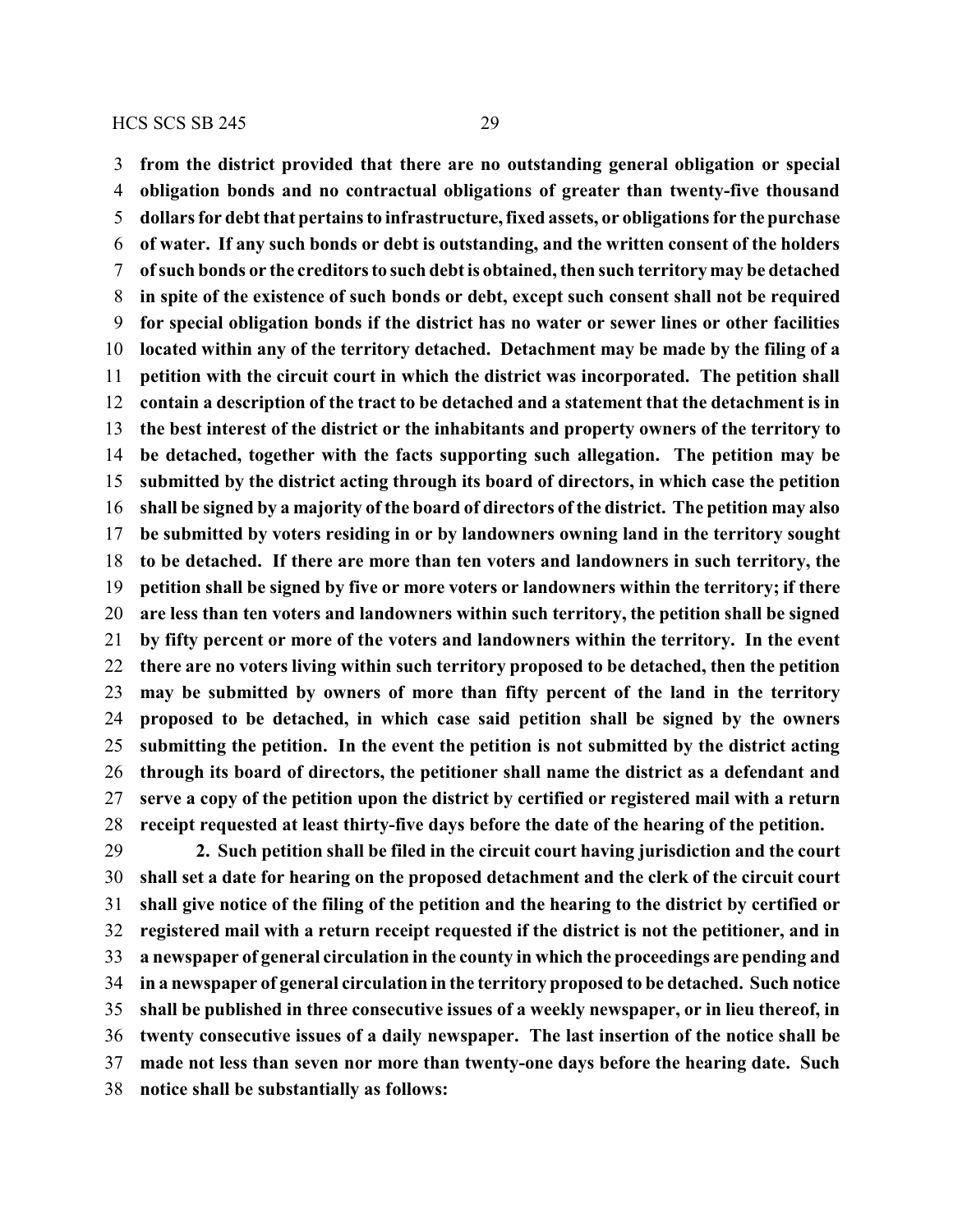**IN THE CIRCUIT COURT OF ....................COUNTY, MISSOURI NOTICE OF THE FILING OF A PETITION FOR TERRITORIAL DETACHMENT FROM SEWER DISTRICT ........ OF .................... COUNTY, MISSOURI. To all voters and landowners of land within the boundaries of the above-described district: You are hereby notified: 1. That a petition has been filed in this court for the detachment of the following tracts of land from the above-named sewer district, as provided by law: (Describe tracts of land). 2. That a hearing on said petition will be held before this court in ..... on the ..... day of ........, 20 ..., at ...., ....m. 3. Exceptions or objections to the detachment ofsaid tracts from said sewer district may be made by the district or any voter or landowner of land within the district from which territory is sought to be detached, provided such exceptions or objections are in writing, specify the grounds on which they are made, and are filed with the court not later than five days prior to the date of the hearing of the petition. 4. The names and addresses of the attorneys for the petitioner are: ............................ .................... Clerk of the Circuit Court of .................. County, Missouri 3. The court, for good cause shown, may continue the case or the hearing thereon from time to time until final disposition thereof. 4. Exceptions or objections to the detachment ofsuch territory may be made by any voter or landowner within the boundaries of the district, including the territory to be detached. In the event the petition is not submitted by the district acting through its board of directors, the district may file exceptions or objections. Exceptions or objections shall be in writing, shall specify the grounds upon which they are made, and shall be filed not later than five days before the date set for hearing the petition. In considering the petition for detachment, the court shall take into consideration the evidence in support of and opposition to the petition, including such exceptions and objections. If the court finds that the detachment will be in the best interest of the district and the inhabitants and landowners of the area to be detached will not be adversely affected or if the court finds that the detachment will be in the best interest of the inhabitants and landowners of the territory to be detached and will not adversely affect the remainder of the district, it shall approve the detachment and grant the petition.**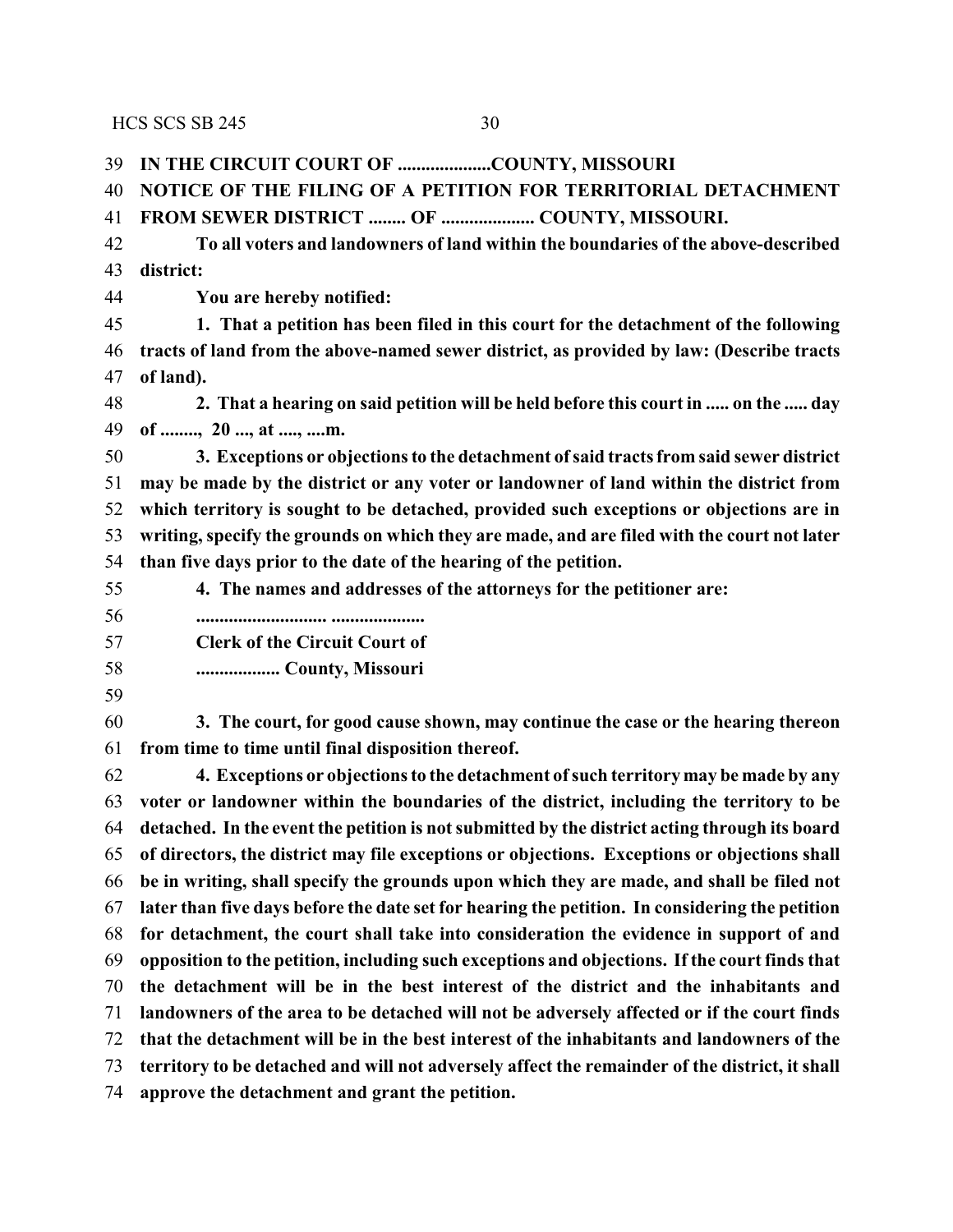**5. If the court approves the detachment, it shall make its order detaching the territory described in the petition from the remainder of the district, or in the event it shall find that only a portion of said territory should be detached, the court shall order such portion detached from the district. The court shall also make any changes in subdistrict boundary lines it deems necessary to meet the requirements ofsections 249.761 to 249.810. Any subdistrict line changes shall not become effective until the next annual election of a**

**member of the board of directors.**

 **6. A certified copy of the court's order shall be filed in the office of the recorder of deeds and in the office of the county clerk in each county in which any of the territory of the district prior to detachment is located, and in the office of the secretary of state. Costs of the proceeding shall be borne by the petitioner or petitioners.**

**249.1120. 1. In any consolidated sewer district organized under sections 249.1100 to 249.1118, territory included in the district that is not being served by the district may be detached from the district provided that there are no outstanding general obligation or special obligation bonds and no contractual obligations of greater than twenty-five thousand dollars for debt that pertains to infrastructure, fixed assets, or obligations for the purchase of water. If any such bonds or debt is outstanding, and the written consent of the holders of such bonds or the creditors to such debt is obtained, then such territory may be detached in spite of the existence of such bonds or debt, except such consent shall not be required for special obligation bonds if the district has no water or sewer lines or other facilities located within any of the territory detached. Detachment may be made by the filing of a petition with the circuit court in which the district was incorporated. The petition shall contain a description of the tract to be detached and a statement that the detachment is in the best interest of the district or the inhabitants and property owners of the territory to be detached, together with the facts supporting such allegation. The petition may be submitted by the district acting through its board of directors, in which case the petition shall be signed by a majority of the board of directors of the district. The petition may also be submitted by voters residing in or by landowners owning land in the territory sought to be detached. If there are more than ten voters and landowners in such territory, the petition shall be signed by five or more voters or landowners within the territory; ifthere are lessthan ten voters and landowners within such territory, the petition shall be signed by fifty percent or more of the voters and landowners within the territory. In the event there are no voters living within such territory proposed to be detached, then the petition may be submitted by owners of more than fifty percent of the land in the territory proposed to be detached, in which case said petition shall be signed by the owners submitting the petition. In the event the petition is not submitted by the district acting**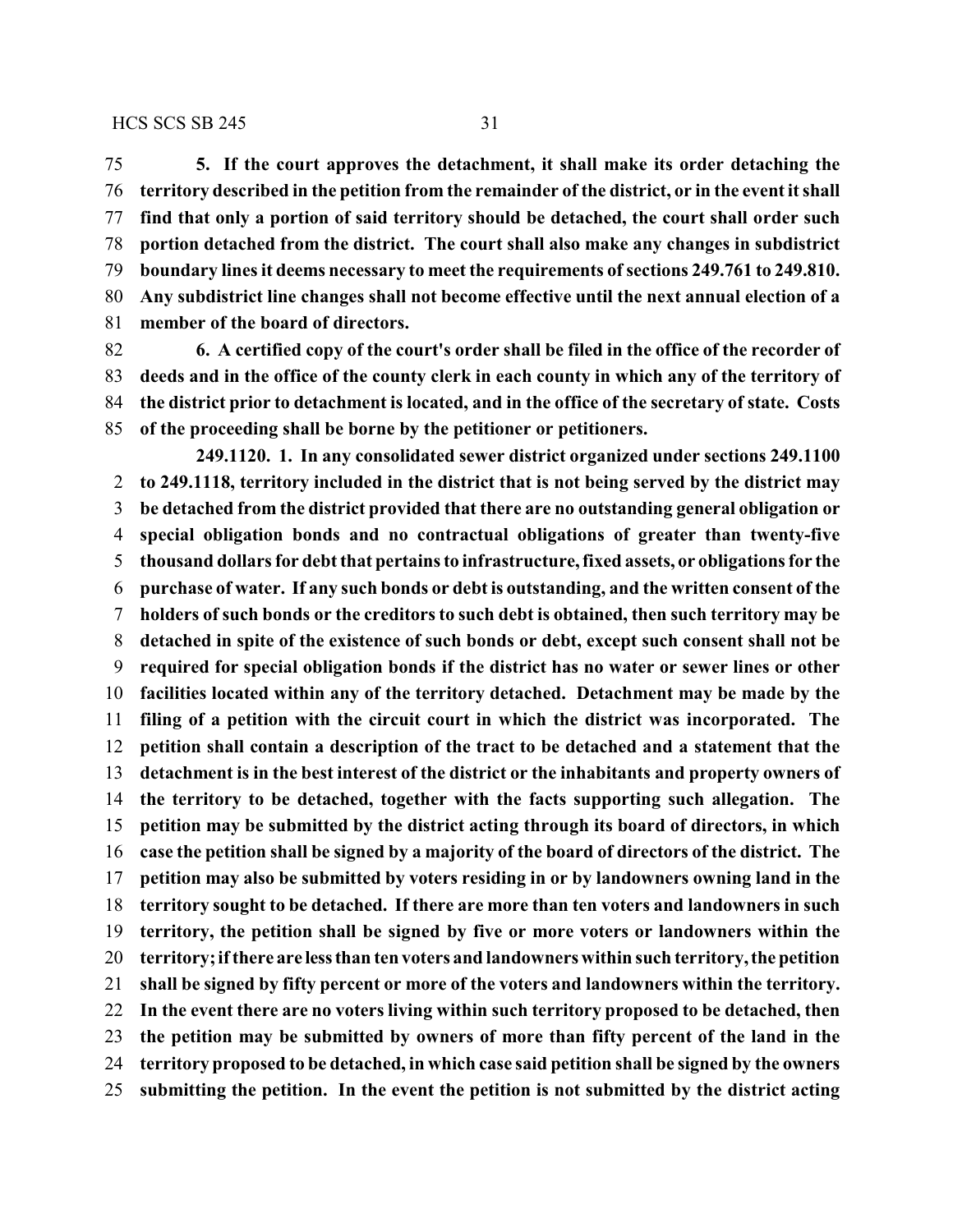**through its board of directors, the petitioner shall name the district as a defendant and**

 **serve a copy of the petition upon the district by certified or registered mail with a return receipt requested at least thirty-five days before the date of the hearing of the petition. 2. Such petition shall be filed in the circuit court having jurisdiction and the court shall set a date for hearing on the proposed detachment and the clerk of the circuit court shall give notice of the filing of the petition and the hearing to the district by certified or registered mail with a return receipt requested if the district is not the petitioner, and in a newspaper of general circulation in the county in which the proceedings are pending and in a newspaper of general circulation in the territory proposed to be detached. Such notice shall be published in three consecutive issues of a weekly newspaper, or in lieu thereof, in**

**twenty consecutive issues of a daily newspaper. The last insertion of the notice shall be**

 **made not less than seven nor more than twenty-one days before the hearing date. Such notice shall be substantially as follows:**

**IN THE CIRCUIT COURT OF ....................COUNTY, MISSOURI**

**NOTICE OF THE FILING OF A PETITION FOR TERRITORIAL DETACHMENT**

**FROM CONSOLIDATED SEWER DISTRICT ........ OF .................... COUNTY,**

**MISSOURI.**

 **To all voters and landowners of land within the boundaries of the above-described district:**

**You are hereby notified:**

 **1. That a petition has been filed in this court for the detachment of the following tracts of land from the above-named consolidated sewer district, as provided by law: (Describe tracts of land).**

 **2. That a hearing on said petition will be held before this court in ..... on the ..... day of ........, 20 ..., at ...., ....m.**

 **3. Exceptions or objections to the detachment of said tracts from said consolidated sewer district may be made by the district or any voter or landowner of land within the district from which territory is sought to be detached, provided such exceptions or objections are in writing, specify the grounds on which they are made, and are filed with the court not later than five days prior to the date of the hearing of the petition.**

- **4. The names and addresses of the attorneys for the petitioner are:**
- **............................ ....................**
- **Clerk of the Circuit Court of**
- **.................. County, Missouri**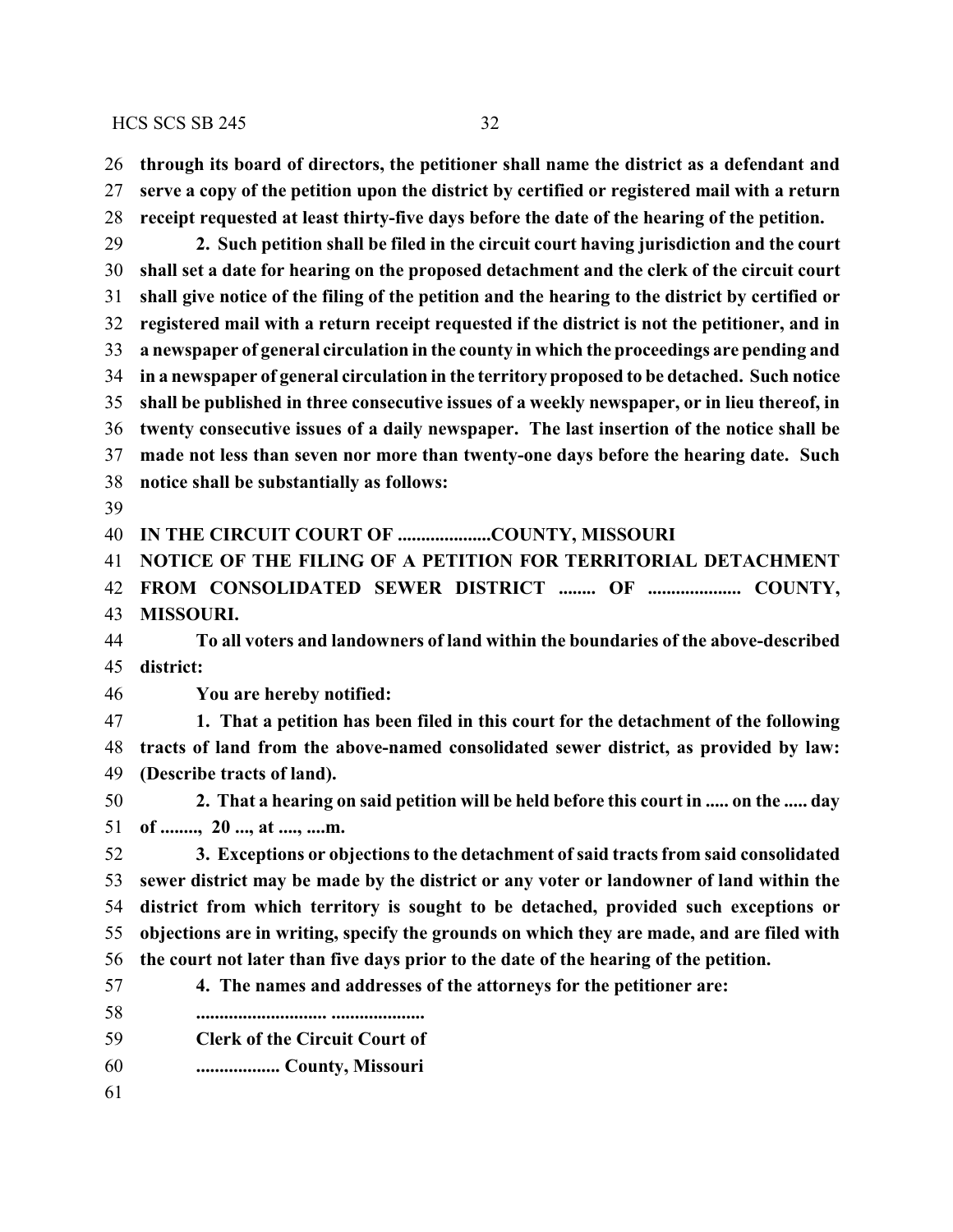**3. The court, for good cause shown, may continue the case or the hearing thereon from time to time until final disposition thereof.**

 **4. Exceptions or objections to the detachment ofsuch territory may be made by any voter or landowner within the boundaries of the district, including the territory to be detached. In the event the petition is not submitted by the district acting through its board of directors, the district may file exceptions or objections. Exceptions or objections shall be in writing, shall specify the grounds upon which they are made, and shall be filed not later than five days before the date set for hearing the petition. In considering the petition for detachment, the court shall take into consideration the evidence in support of and opposition to the petition, including such exceptions and objections. If the court finds that the detachment will be in the best interest of the district and the inhabitants and landowners of the area to be detached will not be adversely affected or if the court finds that the detachment will be in the best interest of the inhabitants and landowners of the territory to be detached and will not adversely affect the remainder of the district, it shall approve the detachment and grant the petition.**

 **5. If the court approves the detachment, it shall make its order detaching the territory described in the petition from the remainder of the district, or in the event it shall find that only a portion of said territory should be detached, the court shall order such portion detached from the district. The court shall also make any changes in subdistrict boundary lines it deems necessary to meet the requirements of sections 249.1100 to 249.1118. Any subdistrict line changes shall not become effective until the next annual election of a member of the board of directors.**

 **6. A certified copy of the court's order shall be filed in the office of the recorder of deeds and in the office of the county clerk in each county in which any of the territory of the district prior to detachment is located, and in the office of the secretary of state. Costs of the proceeding shall be borne by the petitioner or petitioners.**

321.017. **1.** Notwithstanding the provisions of section 321.015, no employee of any fire protection district or ambulance district shall serve as a member of any fire district or ambulance district board while such person is employed by any fire district or ambulance district, except that an employee of a fire protection district or an ambulance district may serve as a member of a voluntary fire protection district board or a voluntary ambulance district board.

 **2. Notwithstanding any other provision of law to the contrary, individual board members shall not be eligible for employment by the board within twelve months of termination ofservice as a member of the board, unless such employment is on a volunteer basis or without compensation.**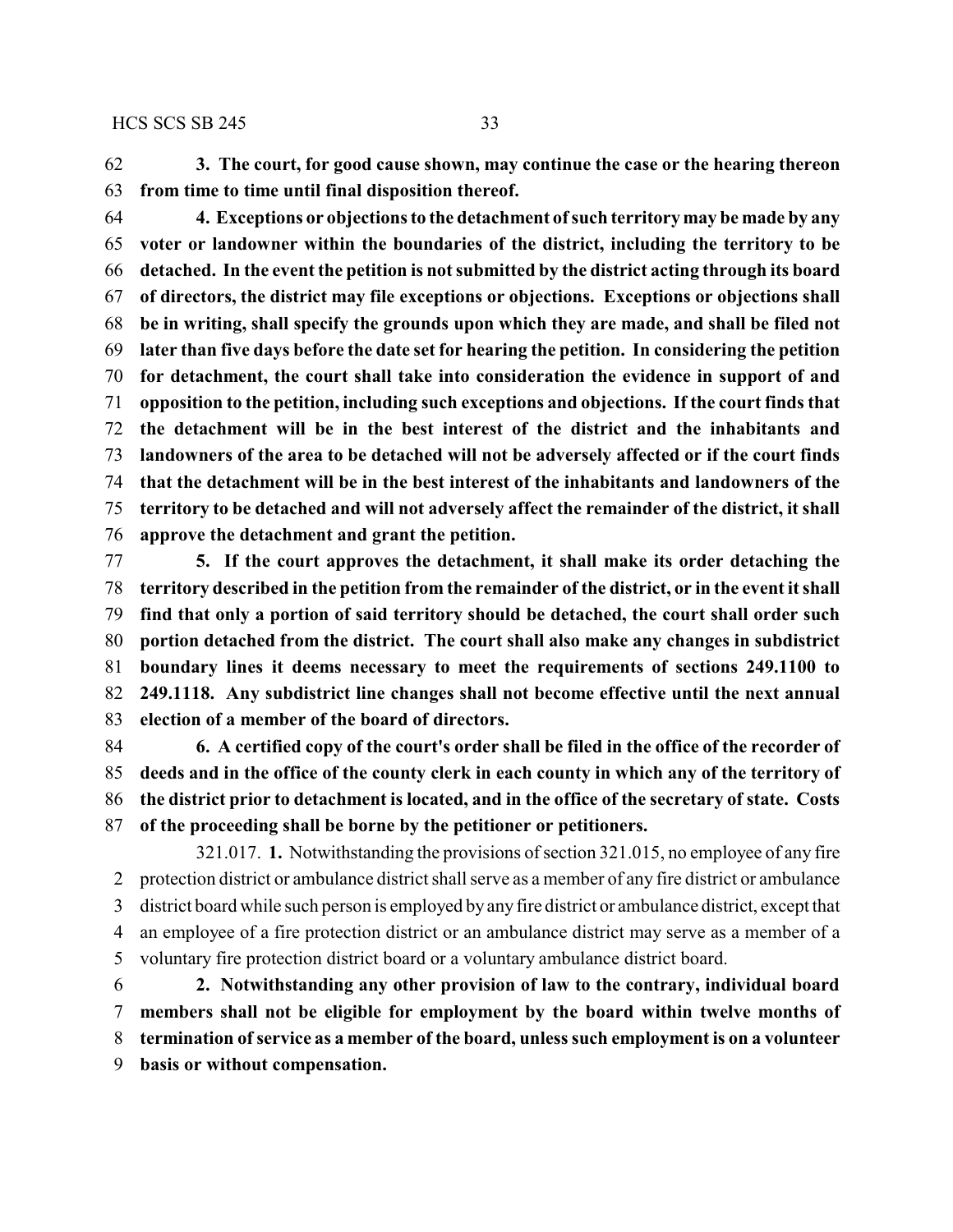321.130. **[**1.**]** A person, to be qualified to serve as a director, shall be a **resident and** voter of the district **for** at least one year before the election or appointment and be over the age of twenty-five years**[**; except as provided in subsections 2 and 3 of this section. The person shall also be a resident of such fire protection district**]**. In the event the person is no longer a resident of the district, the person's office shall be vacated, and the vacancy shall be filled as provided in section 321.200. Nominations and declarations of candidacy shall be filed at the headquarters of the fire protection district by paying a **[**ten dollar**]** filing fee **equal to the amount of a candidate for county office as set forth under section 115.357,** and filing a statement under oath that such person possesses the required qualifications.

 **[**2. In any fire protection district located in more than one county one of which is a first class countywithout a charter form of government having a population of more than one hundred ninety-eight thousand and not adjoining any other first class county or located wholly within a first class county as described herein, a resident shall have been a resident of the district for more than one year to be qualified to serve as a director.

 3. In any fire protection district located in a county of the third or fourth classification, a person to be qualified to serve as a director shall be over the age of twenty-five years and shall be a voter of the district for more than one year before the election or appointment, except that for the first board of directors in such district, a person need only be a voter of the district for one year before the election or appointment.

 4. A person desiring to become a candidate for the first board of directors of the proposed district shall pay the sum of five dollars as a filing fee to the treasurer of the county and shall file with the election authority a statement under oath that such person possesses all of the qualifications set out in this chapter for a director of a fire protection district.**]** Thereafter, such candidate shall have the candidate's name placed on the ballot as a candidate for director.

321.210. On the first Tuesday in April after the expiration of at least two full calendar years from the date of the election of the first board of directors, and on the first Tuesday in April every two years thereafter, an election for members of the board of directors shall be held in the district. Nominations shall be filed at the headquarters of the fire protection district in which a majority of the district is located by paying a filing fee **[**up**] equal** to the amount of a candidate for **[**state representative**] county office** as set forth under section 115.357 and filing a statement under oath that **[**he**] the candidate** possesses the required qualifications. The candidate receiving the most votes shall be elected. Any new member of the board shall qualify in the same manner as the members of the first board qualify.

347.048. **1. (1)** Any limited liability company that owns and rents or leases real property, or owns unoccupied real property, located within any home rule city with a population of more than four hundred thousand inhabitants which is located in more than one county, shall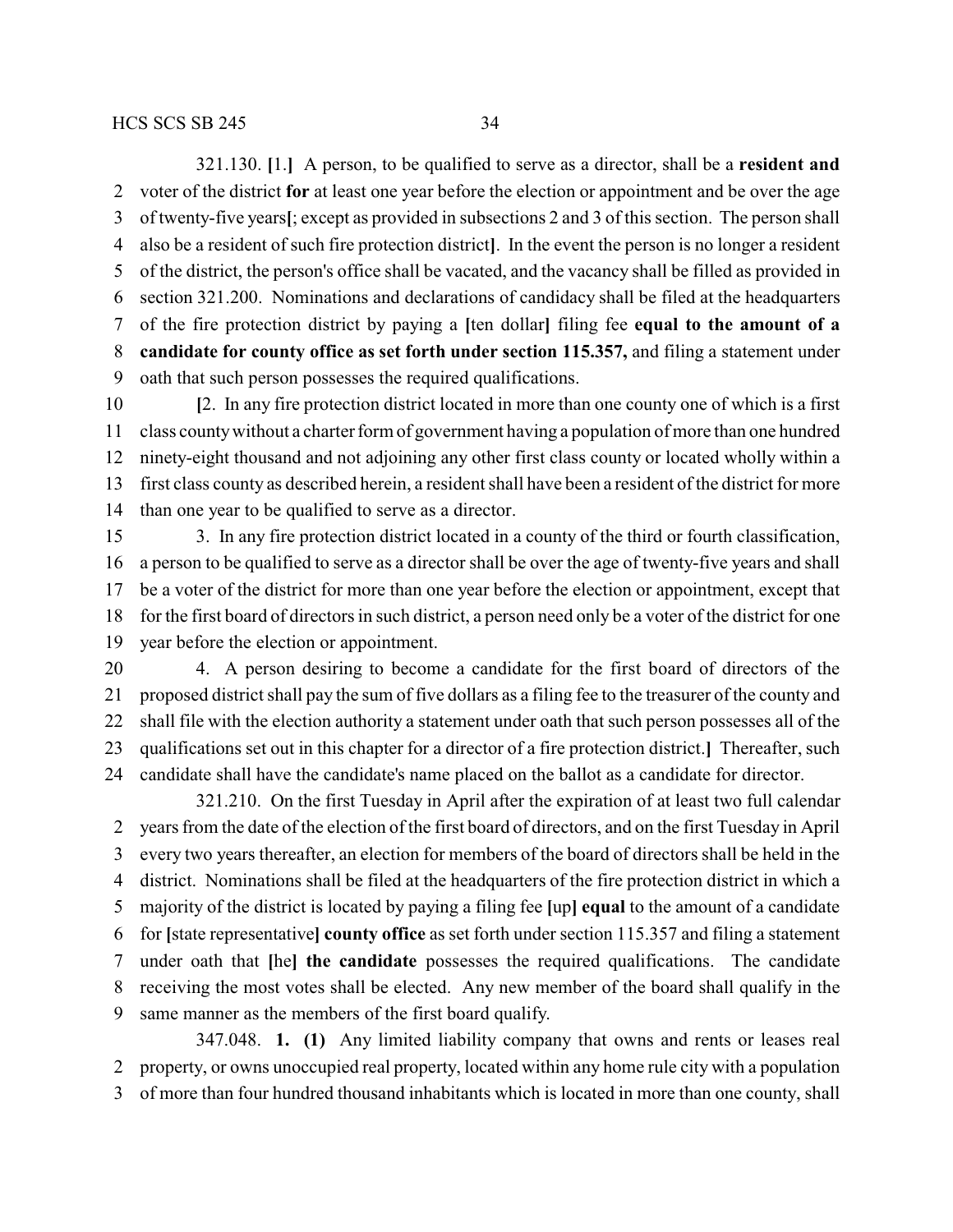file with that city's clerk an affidavit listing the name and **street** address of at least one **natural**

 person who has management control and responsibility for the real property owned and leased or rented by the limited liability company, or owned by the limited liability company and unoccupied.

 **(2) Within thirty days following the cessation of management control and responsibility of any natural person named in an affidavit described in this section, the limited liability company shall file a successor affidavit listing the name and street address of a natural person successor.**

 **2. No limited liability company shall be charged a fee for filing an affidavit or successor affidavit required under this section.**

 **3. If a limited liability company required by this section to file an affidavit or a successor affidavit fails or refuses to file said completed affidavit with the appropriate clerk, any person who is adversely affected by the failure or refusal or the home rule city may petition the circuit court in the county where the property is located to direct the execution and filing of such document.**

473.730. 1. Every county in this state, except the City of St. Louis, shall elect a public administrator at the general election in the year 1880, and every four years thereafter, who shall be ex officio public guardian and conservator in and for the public administrator's county. A candidate for public administrator shall be at least twenty-one years of age and a resident of the state of Missouri and the county in which he or she is a candidate for at least one year prior to the date of the general election for such office. The candidate shall also be a registered voter and shall be current in the payment of all personal and business taxes. **Each candidate for public administrator shall provide to the election authority a copy of a signed affidavit from two or more securities, indicating that the candidate meets the bond requirements for the office of public administrator under this section.**

 **2.** Before entering on the duties of the public administrator's office, the public administrator shall take the oath required by the constitution, and enter into bond to the state of Missouri in a sum not less than ten thousand dollars, with two or more securities, approved by the court and conditioned that the public administrator will faithfully discharge all the duties of the public administrator's office, which bond shall be given and oath of office taken on or before the first day of January following the public administrator's election, and it shall be the duty of the judge of the court to require the public administrator to make a statement annually, under oath, of the amount of property in the public administrator's hands or under the public administrator's control as such administrator, for the purpose of ascertaining the amount of bond necessary to secure such property; and such court may from time to time, as occasion shall